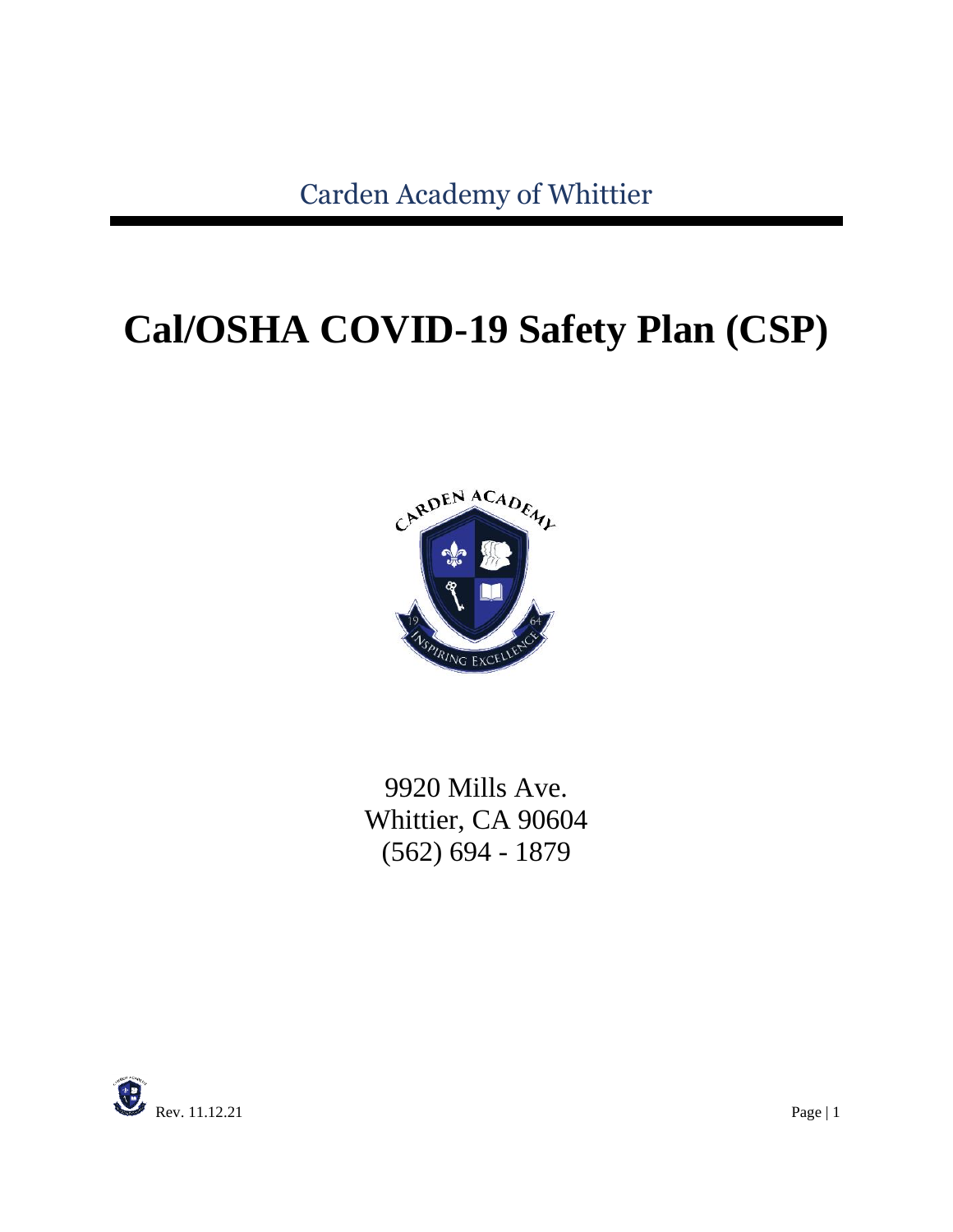|  | <b>Table of Contents</b> |
|--|--------------------------|
|  |                          |

| Symptom and Exposure Screening Campus Access / Drop Off & Arrival Procedure7 |
|------------------------------------------------------------------------------|
|                                                                              |
|                                                                              |
|                                                                              |
|                                                                              |
|                                                                              |
|                                                                              |
|                                                                              |
|                                                                              |
| What to do if there is a confirmed or Suspected Case of COVID-19 14          |
|                                                                              |
|                                                                              |
|                                                                              |
| Measures for When a Cluster or Outbreak is being investigated at School 18   |

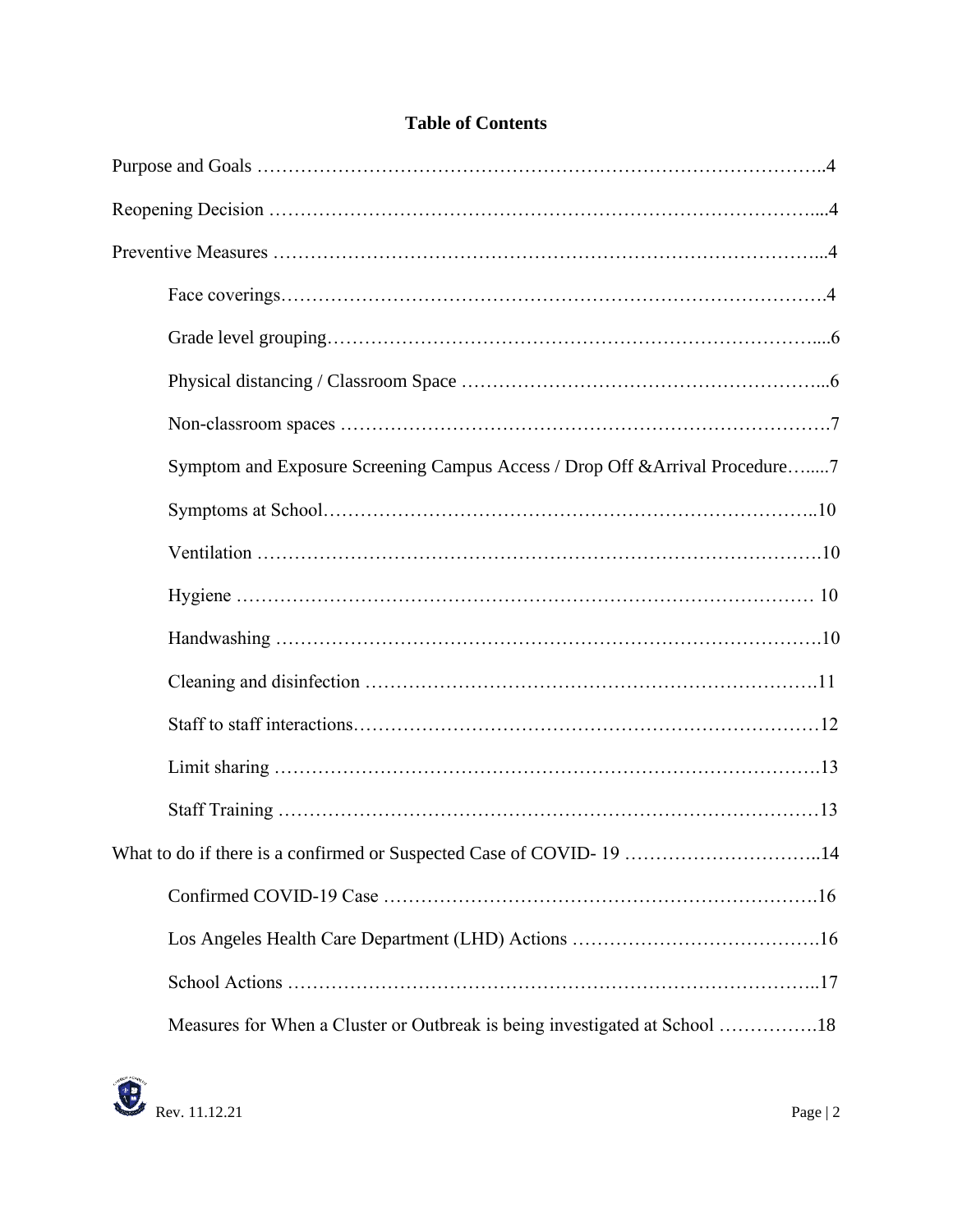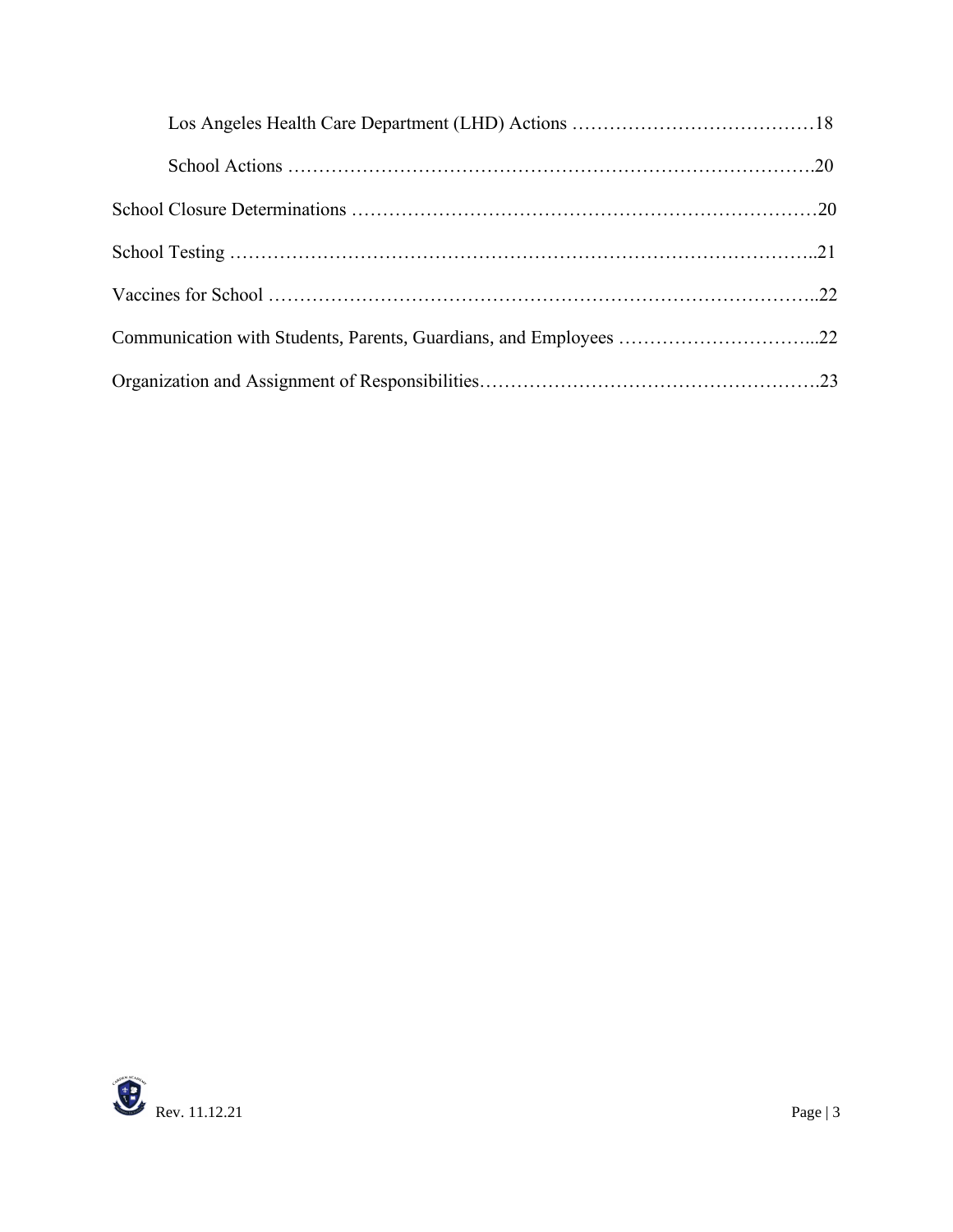## **I. PURPOSE AND GOALS**

We understand that the COVID-19 pandemic has affected the entire world and has led us to educate our students in a new manner. This policy and procedure is a written set of guidelines to help Carden Academy of Whittier prevent, prepare for and respond to the COVID-19 pandemic upon the reopening and duration of the school. This policy and procedure is not an allinclusive step by step guide; however, it does provide guidelines for prudent responses in a variety of situations.

The goal of the policy and procedure is to provide a safe and healthy environment for all students, faculty, staff, and visitors during the reopening of Carden Academy of Whittier's campus. This document is intended to:

- 1. Protect the lives and well-being of our student body, faculty, staff and visitors
- 2. Reduce the spread of germs (COVID-19)
- 3. Respond to COVID-19 Cases
- 4. Coordinate preventative plans
- 5. Adhere to the CDC and State/County Sanitation Guidelines
- 6. Communicate with students, parents, employees, public health officials, and the Community
- 7. Recover and return to normal school operations

## **II. REOPENING DECISION**

The COVID-19 and Reopening In-Person Learning Framework for K-12 Schools in California, 2020-2021 School Year (July 17, 2020 Framework) permitted schools to reopen for in-person instruction at all grades if they are located in counties in the Red, Orange, or Yellow Tiers under the Blueprint for a Safer Economy. Operations for schools that are already open must adhere to the School Reopening Guidance section below. Schools that have already reopened for in-person instruction must, by February 1, 2021, complete and post a COVID-19 Safety Plan (CSP) to their website homepage or, in the case of schools that do not maintain websites, in another publicly accessible manner, to continue operating in-person instruction, as described in the Covid-19 Safety Plan for In-Person Instruction section. Schools that have reopened are not required to close if the county moves to the Purple Tier or goes over a CR of 25 per 100,000 population.

## **III. GENERAL PREVENTIVE MEASURES**

## **a. Face Coverings**

Face coverings must be used in accordance with CDPH guidelines unless a person is exempt as explained in the guidelines. All staff and students in all grade levels K-12 are required

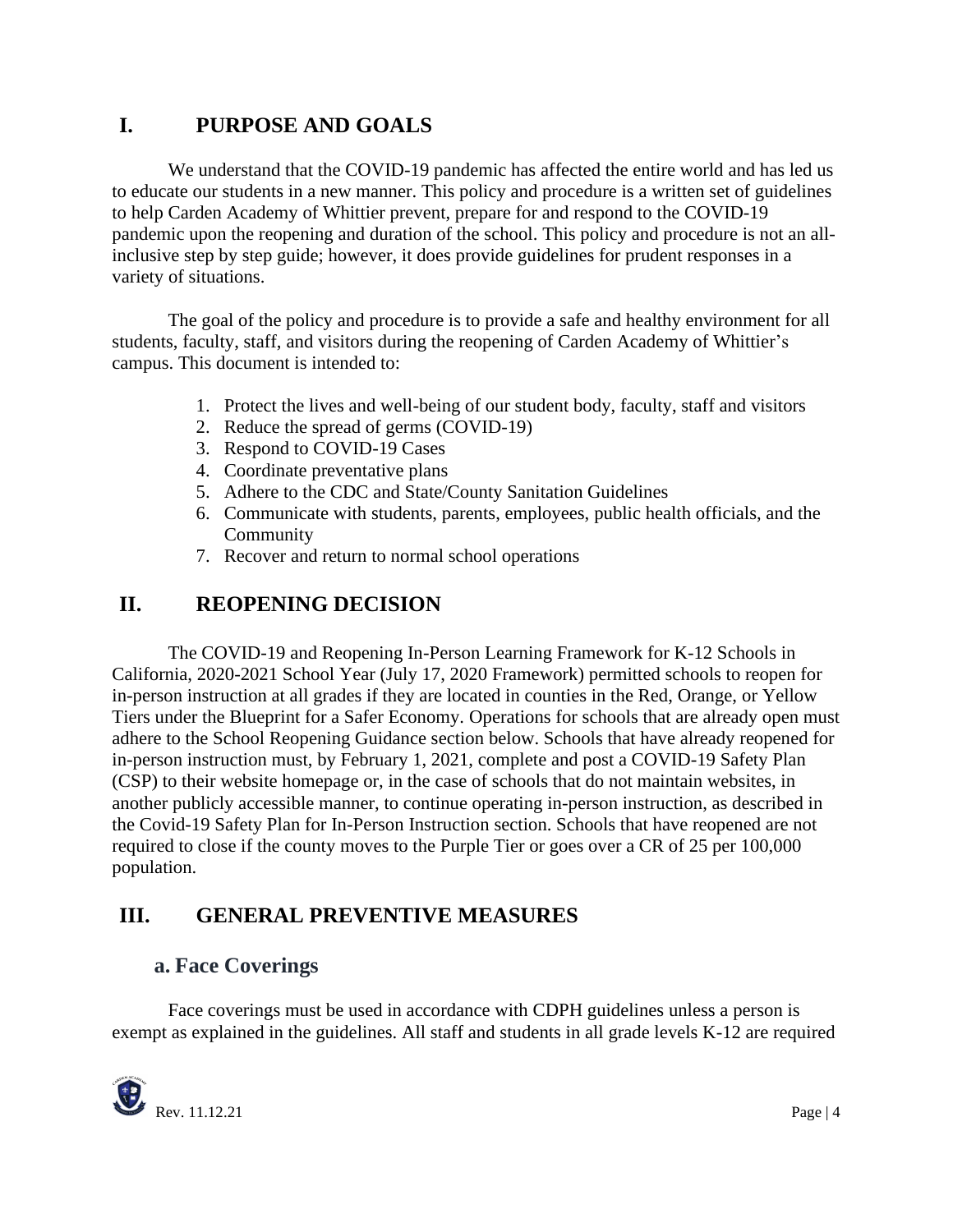to always wear face coverings, while at school, unless exempted. The face covering guidance recognizes that there are some people who cannot wear a face covering for a number of different reasons. People are exempted from the requirement if they are under age 2, have a medical or mental health condition or disability that would impede them from properly wearing or handling a face covering, those with a communication disability, or when it would inhibit communication with a person who is hearing impaired. Those with communication disabilities or caregivers of those with communication disabilities can consider wearing a clear mask or cloth mask with a clear panel when appropriate. Persons exempted from wearing a face covering due to a medical condition, as confirmed by school district health team and therapists, must wear a non-restrictive alternative, such as a face shield with a drape on the bottom edge, as long as their condition permits it.

We have protective equipment to ensure personal health and safety in our school adhering to the CDC guidelines we are doing the following:

- Students and staff are frequently reminded not to touch the face covering and to wash their hands frequently.
- Students and staff are taught and reinforce on the importance use of face coverings, or in limited instances, face shields with drapes.
- Information is provided to all staff and families in the school community on proper use, removal, and washing of cloth face coverings.
- Information is posted in every classroom on proper use, removal, and washing of cloth face coverings.
- Students are required to bring their own mask.
- A cloth face covering, or face shield should be removed for meals, snacks, naptime, or when it needs to be replaced. When a cloth face covering is temporarily removed, it will be placed in a clean, safe area, clearly marked with the student's name and date, until it needs to be put on again.
- Participants in youth sports should wear face coverings when participating in the activity, even with heavy exertion as tolerated, both indoors and outdoors.
- If a student or staff member forget to bring a mask to school, we have some available for \$1.00 purchase. We have both adult and child disposal masks available.
- Carden Academy of Whittier will exclude students from campus if they are not exempt from wearing a face covering under CDPH guidelines and refuse to wear one provided by the school.

Staff:

- All staff must wear face coverings at all times, except when working alone in private offices with closed doors or when eating or drinking.
- All staff must use face coverings in accordance with CDPH guidelines unless Cal/OSHA standards require respiratory protection.
- For staff who come into routine contact with others, CDPH recommends the use of disposable 3-ply surgical masks, which are more effective than cloth face coverings.

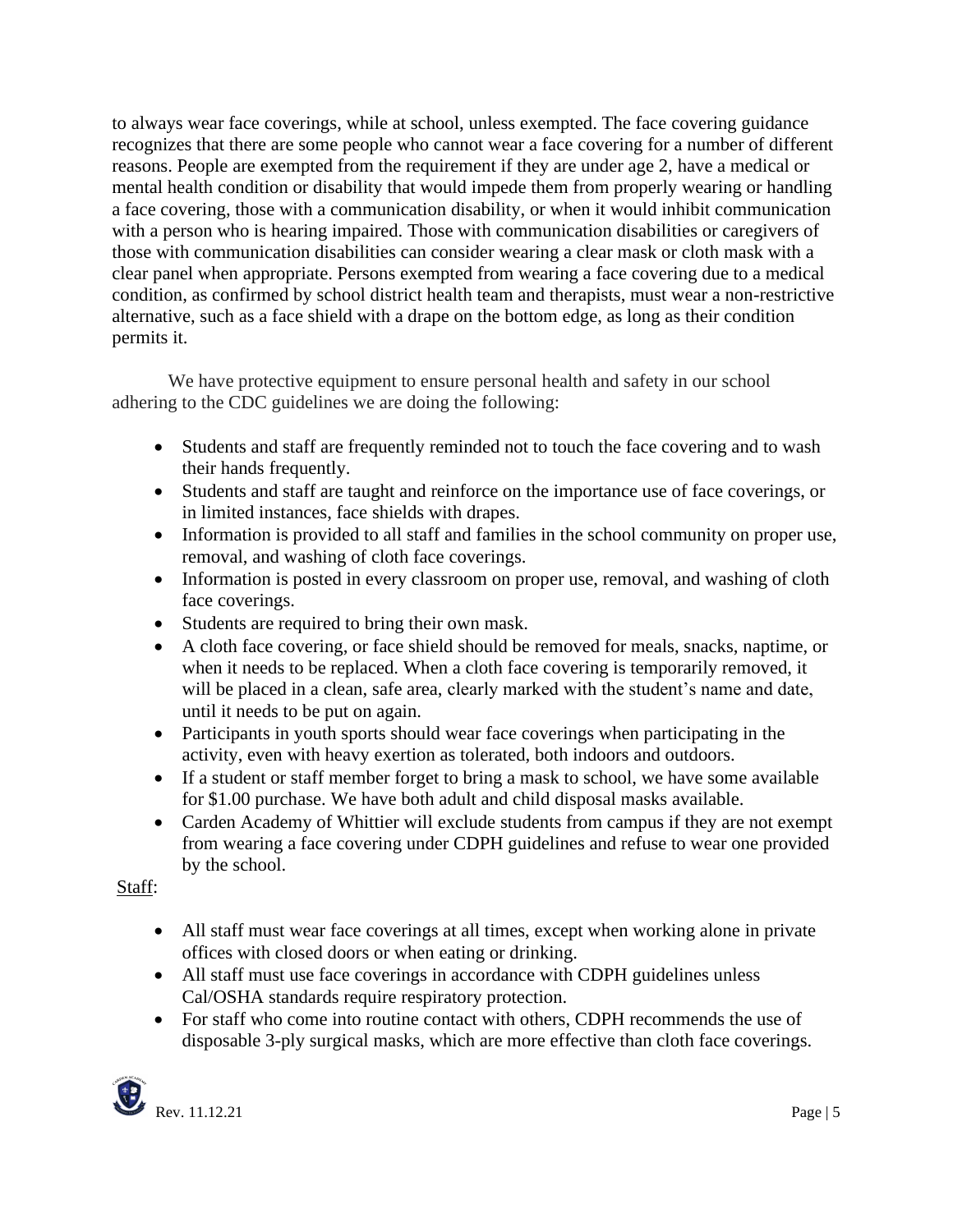- In limited situations where a face covering cannot be used for pedagogical or developmental reasons, (e.g., communicating or assisting young children or those with special needs) a face shield with a drape (per CDPH guidelines) can be used instead of a face covering while in the classroom as long as the wearer maintains physical distance from others. Staff must return to wearing a face covering outside of the classroom.
- To ensure that masks are worn consistently and correctly, staff are discouraged from eating or drinking except during their breaks when they can safely remove their masks and physically distance from others. At all times when eating or drinking, staff must maintain at least a six-foot distance from others, including other employees and visitors. Eating or drinking outdoors or individual workstation preferred to break room.
- We will provide other protective equipment, as appropriate for work assignments.
- For staff engaging in symptom screening, we will provide face coverings and disposable gloves.
- For custodial staff, we will provide the necessary tools for cleaning and disinfecting. Adhering to the CAL/OSHA regulations, custodial staff are trained on the hazardous cleaning products that are used for sanitation.
- Training has been provided to all staff and faculty and those individuals exempt from face coverings on the importance of face coverings.

# **b. Grade Level Groups**

Carden Academy of Whittier groups students together by grade level. Together these students complete the following without integrating different grade levels:

- Each grade level adheres to their class individual schedule with their core teacher.
- Each grade level eats lunch and attend recess together.

# **c. Physical Distancing / Classroom Space**

We have limited our enrollment for all grades, with a small number of students per class we are able to distance the students in the classroom.

- Children in the classroom will be seated at their own desk. There will be an empty desk space in between students.
- Student desks are spaced 6 feet away from one another, if 6 feet of distance is not possible maximum distance is made. (Nothing is spaced less than 4 ft apart).
- Student desks are 6 feet away from the teacher's desk.
- "Pod" seating arrangement is avoided in the classroom.
- Face-to-face contact is limited.

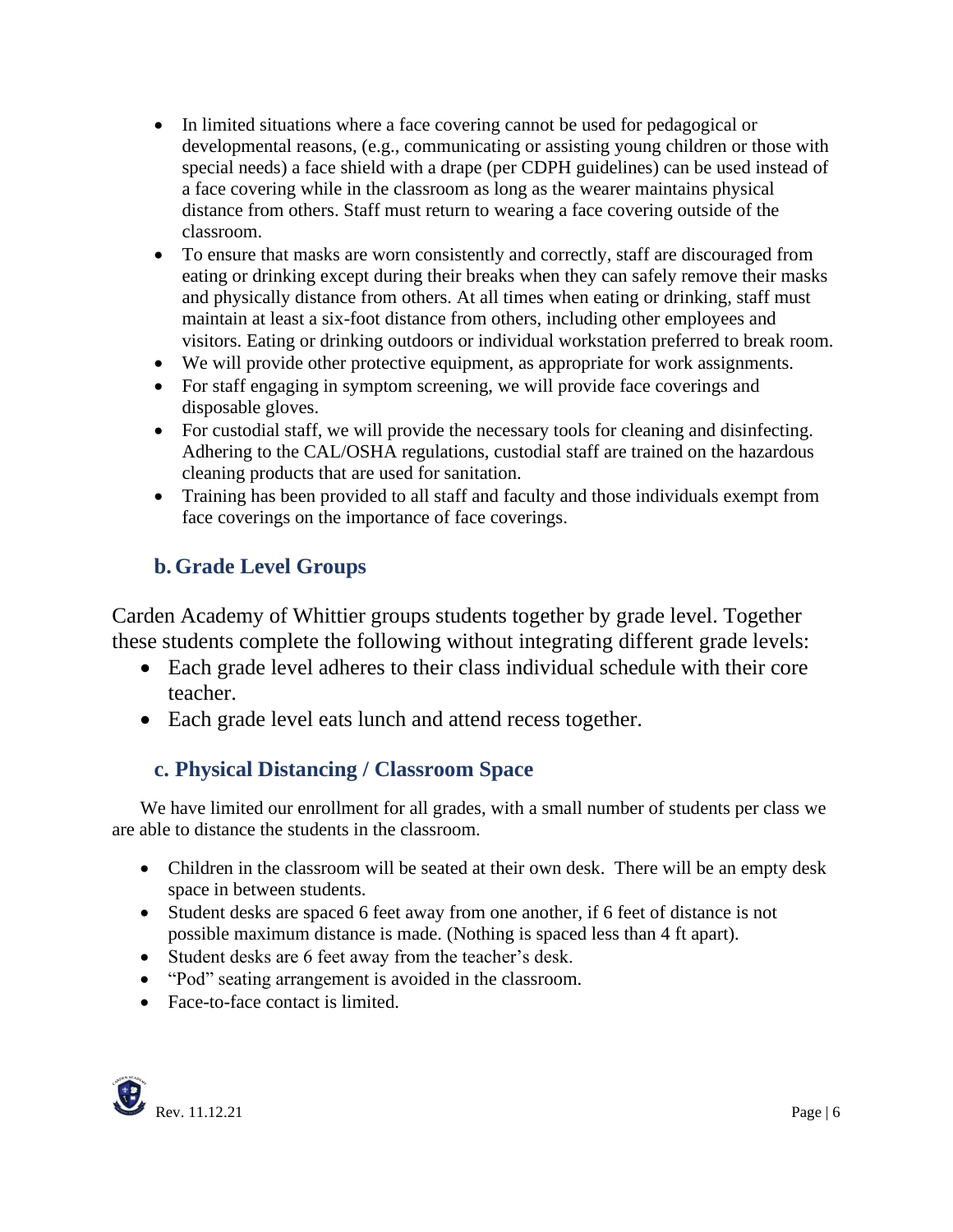- Short-term exposures of less than 6 feet between students and staff are permitted (e.g., a teacher assisting a student one-on-one), but the duration should be minimized and masks must be worn.
- Activities are redesigned for smaller groups and rearranging furniture and play spaces to maintain separation.
- Staff has developed instructions for maximizing spacing and ways to minimize movement in both indoor and outdoor spaces that are easy for students to understand and are developmentally appropriate.
- Students will be eating their lunch at their desk in their classroom, outside at the picnic tables, or inside the multi-use room.

## **d. Non-classroom Spaces**

There will only be limited access to campus for parents and other visitors. Essential workers such as but not limited to mail carriers, or delivery services etc.

- Any visitor will be required to complete temperature screening.
- Common areas such as breakroom, copy room etc. are used individually. Sanitization of these rooms will be complete after use.

## **e. Symptom and Exposure Screening (Campus Access / Drop Off and Arrival Procedure)**

To limit exposure, we have developed a plan to minimize access to the campus, and limit nonessential visitors, and volunteers on campus. We will exclude any student, parent, caregiver, visitor, or staff showing symptoms of COVID-19 (Reference CBC and CDPH guidelines for COVID-19 symptoms). These symptoms include but are not limited to:

- fever or chills
- cough
- shortness of breath or difficulty breathing
- persistent pain or chest pressure
- bluish lips or face
- fatigue
- muscle or body aches
- headache
- new loss of taste or smell
- sore throat
- congestion or runny nose
- nausea or vomiting
- diarrhea

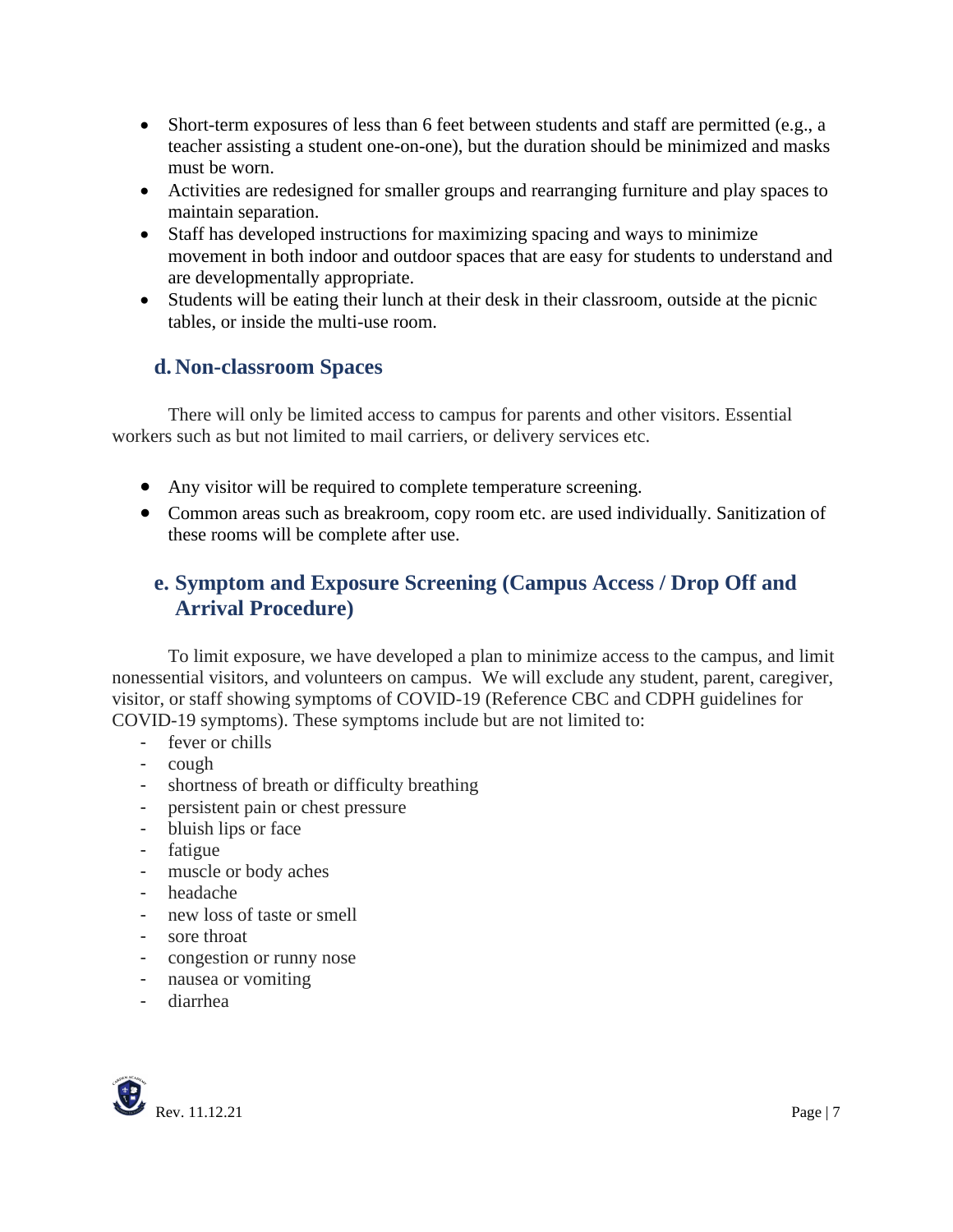If students have a history of allergies, parents or caregivers should inform the school. A physician note may be required to address the allergies.

#### Staff and students will be monitored throughout the day for signs of illness. **Student Entering Campus (Drop Off (Arrival) Procedure**

A new drop off procedure has been implemented.

1. Passive screening.

We are asking parents to screen their child and/or children before leaving for school. A passive screen is the following:

- a. Check temperature to ensure temperatures below 100.4°F
- b. Observe for symptoms outlined by public health officials:
	- cough, shortness of breath or difficulty breathing, fever, chills, repeated shaking with chills, muscle pain, headache, sore throat, or new loss of taste or smell.
- c. Keep child/children at home if they have symptoms consistent with COVID-19 or if they have had close contact with a person diagnosed with COVID-19.
- 2. Active screening.

We will be screening students prior to entering the classroom, consistent with public health guidance, which includes visual wellness checks and temperature checked (check temperature to ensure temperatures below 100°F), ask all parents about COVID-19 symptoms within the last 24 hours and whether anyone in their home has had COVID-19 symptoms or a positive test. In addition, we will be asking the parent the following questions:

- Do you or your student have a cough or flu symptoms?
- Have you or your student been near someone who was sick with COVID-19 in the last 14 days?
- Have you or your student been near someone who had flu-like symptoms in the last 14 days?
- Have you traveled in the last 14 days?
- Have you been in close contact with someone who has traveled in the last 14 days?
- Is your child exhibiting any of the COVID-19 symptoms: fever, cough, shortness of breath or difficulty breathing, chills muscle pain, headache, sore throat, new loss or taste or smell, persistent pain or chest pressure or bluish face.

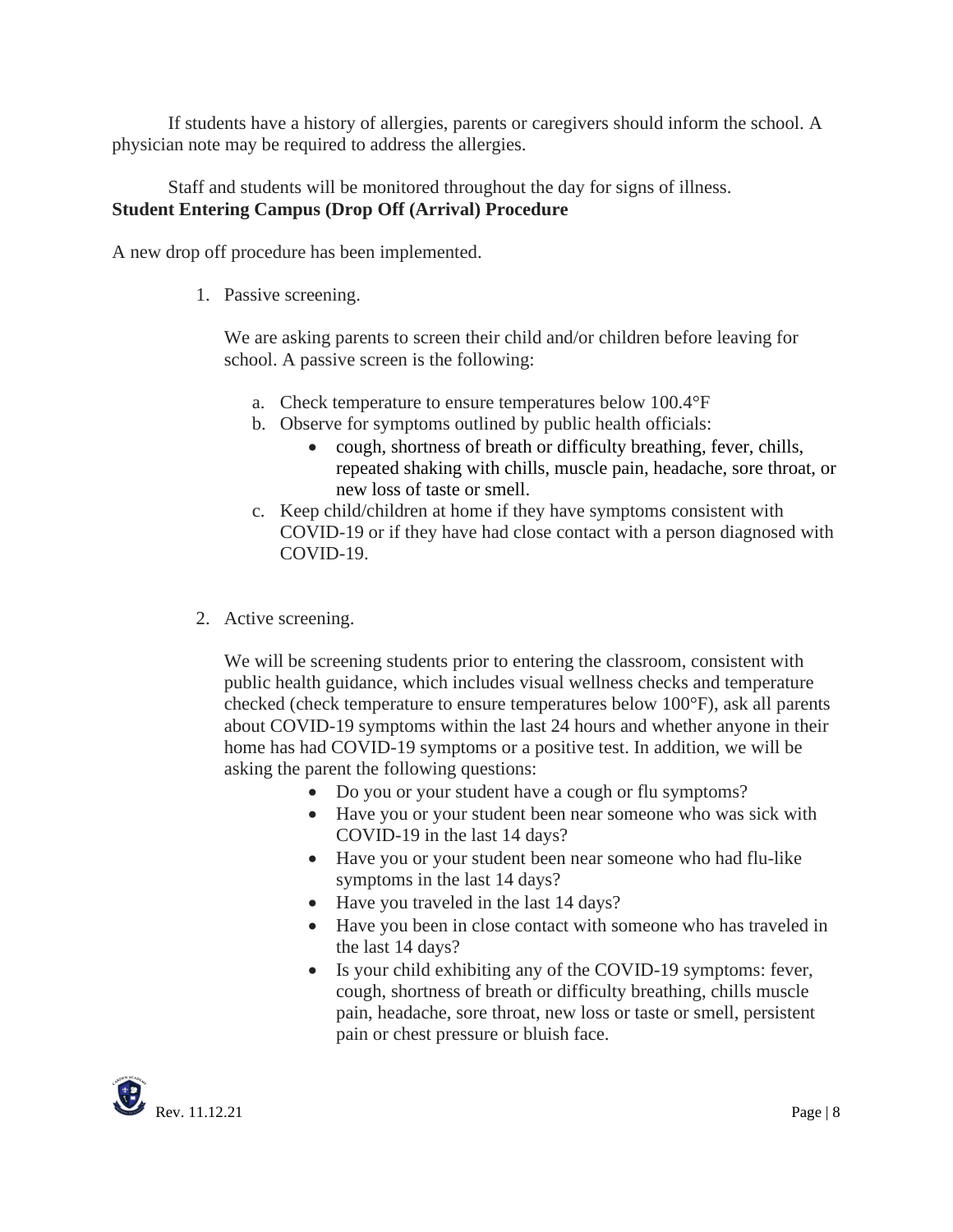If you have answered YES to any of these questions, we will not let you enter the campus.

Preschool student's temperature will be taken with a no-touch thermometer. When using the thermometer requiring a touch method (for head or ear) the teacher or faculty member taking the temperature will be wearing gloves, and a mask. Thermometers will be clean and disinfected after each use.

We will be avoiding large gatherings. No Mega events will take place.

If a student is symptomatic while entering campus, they will be sent home immediately. If a student develops symptoms at school, he/she will be separated immediately, in an isolated area where others do not enter or pass. If more than one student is in an isolation area, we will ensure physical distancing is maintained. Any student or staff exhibiting symptoms will be required to continue wearing a face covering and wait an isolation area until they can be transported home or to a healthcare facility. Students will remain in isolation with the continued supervision and care until picked up by an authorized adult. We will advise parents of sick students that the student is not to return until they have met CDC criteria to discontinue home isolation. This signifies 10 days in quarantine. We will require a written Doctor's note that the student is safe to return to school.

For students who are at higher risk for severe illness (these medical conditions that the CDC says may have increased risk) or who cannot safely distance from household contacts at higher risk will be provided the option to do virtual learning.

#### **Staff – Entering Campus**

1. Passive Screening

We are asking employees to screen their own health before leaving for work. A passive screen is the following:

- a. Check temperature to ensure temperatures below 100°F
- b. Observe for symptoms outlined by public health officials:
	- cough, shortness of breath or difficulty breathing, fever, chills, repeated shaking with chills, muscle pain, headache, sore throat, or new loss of taste or smell.
- c. Stay at home if you have symptoms consistent with COVID-19 or if you have had close contact with a person diagnosed with COVID-19.
- 3. Active screening.

We will be screening employees prior to entering the classroom, consistent with public health guidance, which includes visual wellness checks and temperature

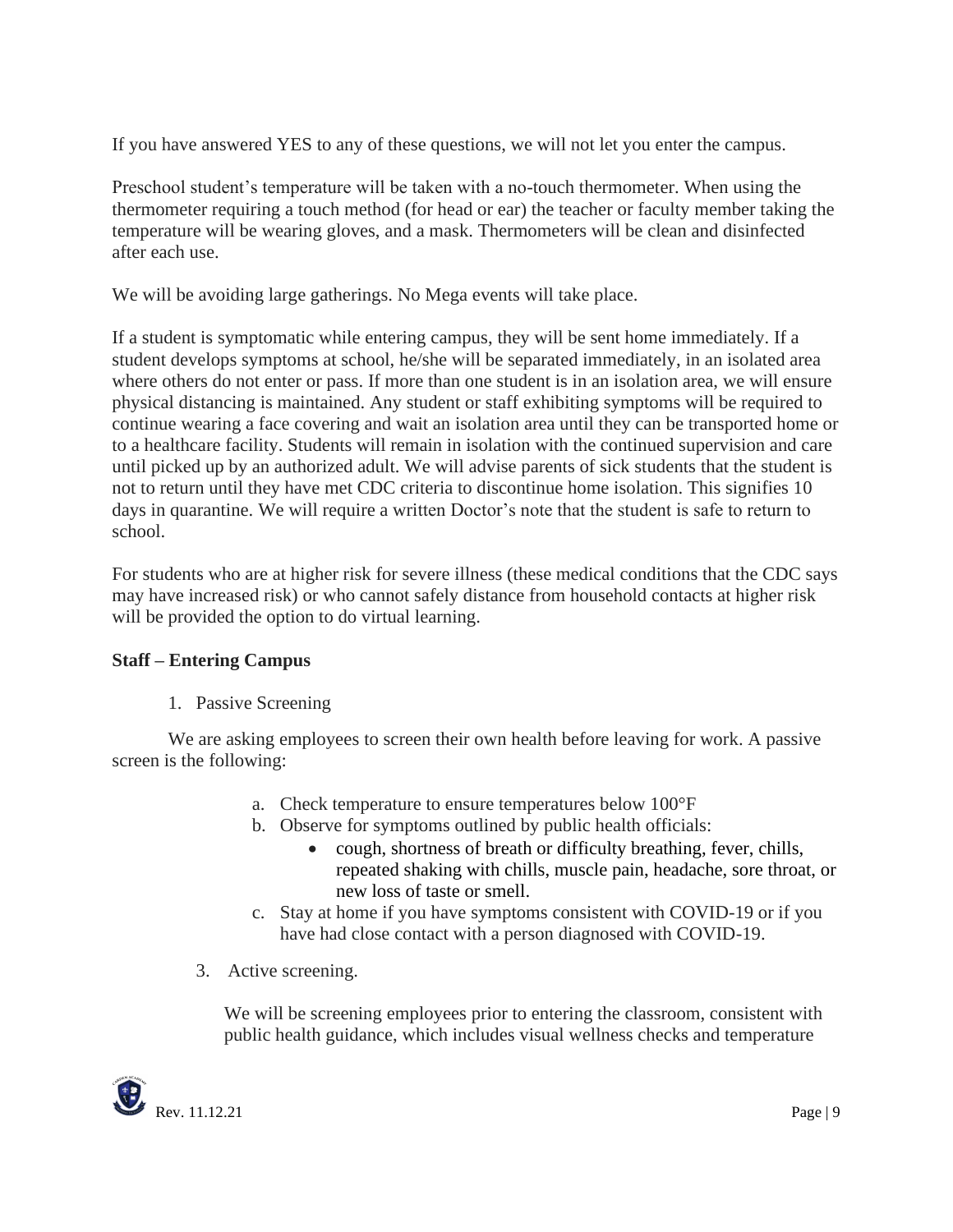checked with no touch thermometers (check temperature to ensure temperatures below 100°F), ask all employees about COVID-19 symptoms within the last 24 hours and whether anyone in their home has had COVID-19 symptoms or a positive test. In addition, we will be asking the following questions:

- Do you or your student have a cough or flu symptoms?
- Have you or your student been near someone who was sick with COVID-19 in the last 14 days?
- Have you or your student been near someone who had flu-like symptoms in the last 14 days?
- Have you traveled in the last 14 days?
- Have you been in close contact with someone who has traveled in the last 14 days?
- Is your child exhibiting any of the COVID-19 symptoms: fever, cough, shortness of breath or difficulty breathing, chills muscle pain, headache, sore throat, new loss or taste or smell, persistent pain or chest pressure or bluish face.

## **f. Symptoms at School**

All staff must wash or sanitize hands at the worksite frequently. Employees who are exhibiting symptoms will be excluded from the workplace. Staff members who developed symptoms of illness will be sent to medical care or home. Sick Employees will not return to work until they have met the CDC or criteria to discontinue home isolation and have a signed Doctor's note.

# **g. Ventilation**

In accordance with CDC, we have ensured that ventilation systems and fans operate properly. Staff and faculty are encouraged to keep classroom doors and windows open to increase circulation. Additionally, outdoor activities are encouraged. For custodial staff, we encourage doors and windows to remain open throughout sanitzation.

# **h. Hygiene**

We have ensured that our campus is clean for the safety of our students and faculty

#### **Handwashing**

In accordance with CDPH and Cal/OSHA guidelines in consultation with local public health officials they have developed a handwashing plan. There are plenty of handwashing and sanitizer stations, each classroom is equipped with a hand sanitizer device and a handwashing station. We are utilizing a fragrance-free hand sanitizer (with a minimum of 60% alcohol). We have trained

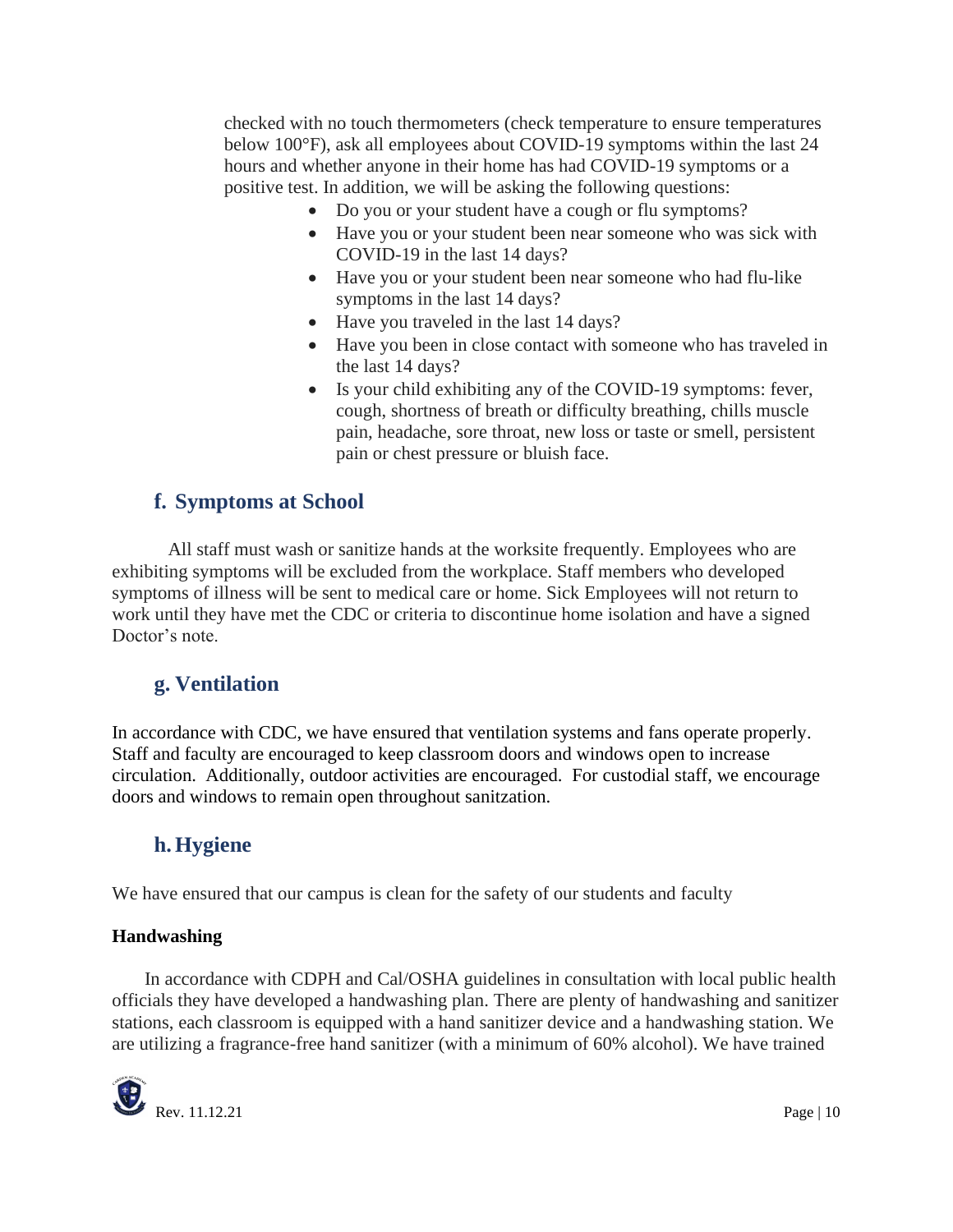all staff and faculty members on the proper handwashing techniques: scrub with soap for at least 20 seconds or use hand sanitizer if soap and water are not accessible. Staff and students will use paper towels (or single use cloth towels) to dry hands thoroughly. Wash hands when arriving and leaving home, arriving and leaving school, after playing outside, after having close contact with others, after using shared services or tools, before and after using restroom, after blowing nose, coughing, and sneezing, and before and after eating in preparing meals.

### **Guidelines**

- Teachers and students are to use tissue to wipe their nose and cough and sneeze inside the tissue.
- Teachers and students should avoid touching their face or face covering.
- Teachers and students should be able to use touch less hand sanitizer dispensers located in various places on campus: including entrance/exit and in every classroom.
- We encourage students and staff to use fragrance-free hand sanitizer when handwashing is not practicable. Sanitizer must be rubbed into hands until completely dry. Note: frequent handwashing is more effective than the use of hand sanitizers.
- Ethyl alcohol-based hand sanitizers are preferred and should be used when there is the potential of unsupervised use by children. (Isopropyl alcohol-based hand sanitizers are more toxic when ingested or absorbed into skin).
- We do not use hand sanitizers that may contain methanol which can be hazardous when ingested or absorbed.
- Children under age 9 only use hand sanitizer under adult supervision. Call Poison Control if consumed: 1-800-222-1222.

# **i. Cleaning and Disinfection**

We have invested in the professional cordless Electrostatic Sprayer. This device sanitizes surfaces up to 23,000 ft.<sup>2</sup> by spraying an ecofriendly safe chemical. There is no need to touch or wipe the surfaces of the classroom. Anything left out in the classrooms or exposed will be sanitized. It is a fast and effective application method that uses less solution and reduces crosscontamination. This device is safe, students can enter the room immediately after sanitation. Custodian staff will be on site to sanitize routinely daily after break lunch after school or as needed. This device will sanitize all classrooms, restrooms, offices, and playgrounds.

#### **Disinfecting surfaces between uses such as:**

- **1.** Desks and tables
- **2.** Chairs
- **3.** Keyboards, phones headsets, copy machines, pens/pencils
- **4.** Playground equipment

## **Disinfecting frequently- the high tough surfaces such as:**

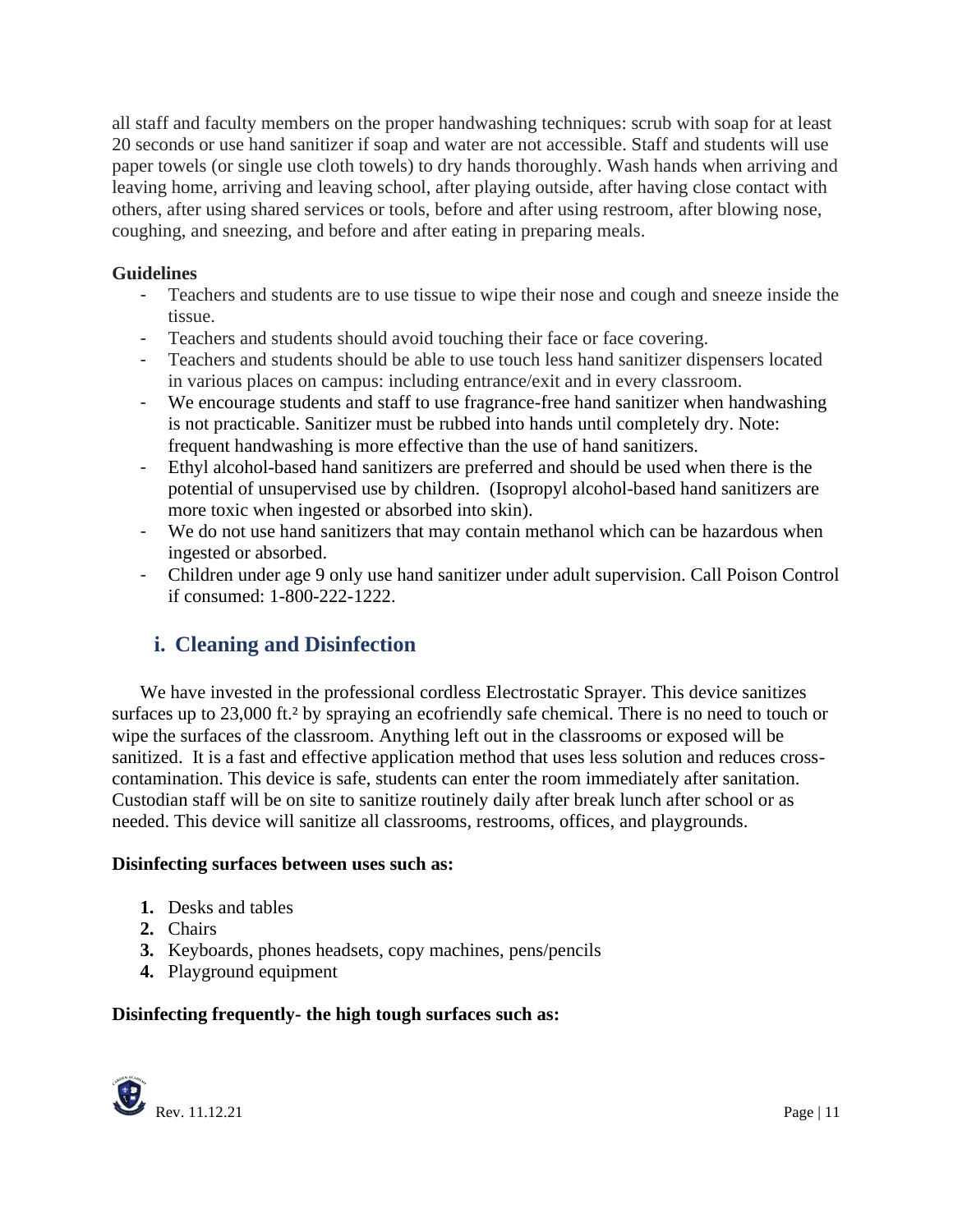- **1.** Door handles
- **2.** Handrails
- **3.** Drinking fountains
- **4.** Sink handles
- **5.** Restroom surfaces
- **6.** Toys, games, art supplies, instructional materials
- **7.** Playground equipment

To ensure the safety of our custodian we do the following:

- Provide custodial staff with personal protective equipment which include: gloves, eye protection, respiratory protection and all other appropriate protective equipment required by the product instructions.
- Doors and windows of sanitization room is to remain open during sanitization. This ensures proper ventilation.
- Chemicals that contain peroxyacetic (peracetic) acid, sodium hypochlorite (bleach) or quaternary ammonium compounds, which can cause asthmatic attacks are avoided.
- Custodial staff must follow label directions for appropriate dilution rates and contact times.
- Custodial staff is trained on the chemical hazards, manufacturer's directions, Cal/OSHA requirements for safe use, and as applicable and as required by the Healthy Schools Act.
- All products are kept out of the reach of children and stored in a space with restricted access.
- A daily cleaning schedule has been put in place in order to avoid both under- and over-use of cleaning products.
- All water systems have been properly inspected. They are safe to use after a prolonged facility shutdown to minimize the risk of Legionnaires' disease and other diseases associated with water. However, to reduce the use of the water fountains Carden Academy of Whittier provides reusable water bottles for purchase.

## **j. Staff to staff interactions**

- We ensure that staff maintain physical distancing of six feet from each other, this is critical to reducing transmission between adults.
- All staff use face coverings in accordance with CDPH guidelines and Cal/OSHA standards.
- We support staff who are at higher risk for severe illness or who cannot safely distance from household contacts at higher risk, by providing options such as telework, where appropriate, or teaching in a distance learning context.
- We conduct all staff meetings, professional development training and education, and other activities involving staff with physical distancing measures or virtually.

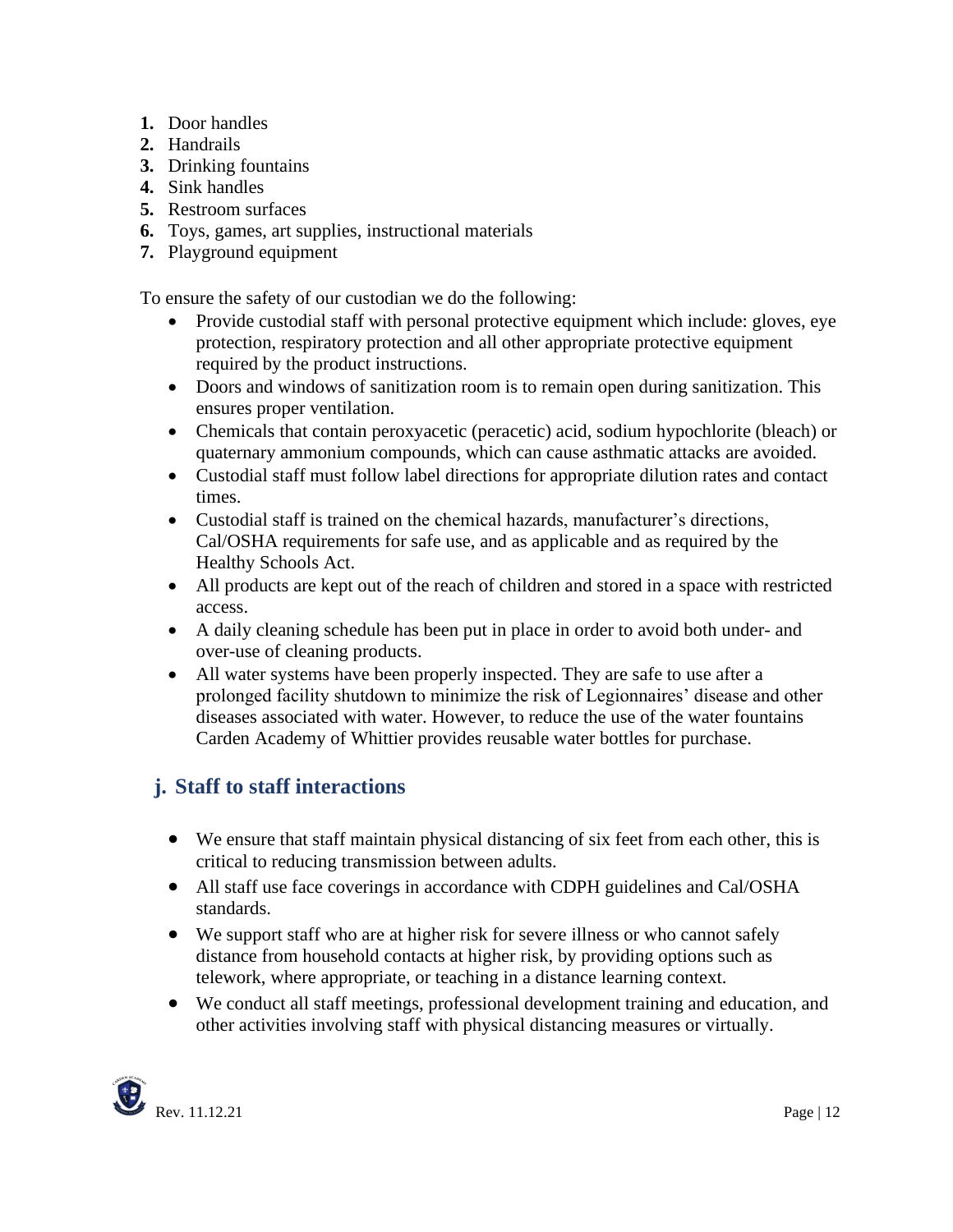• We have minimized the use of staff rooms, break rooms, and other common areas. If needed, outside space is available.

## **k.Limit sharing**

We have limited the use and sharing of objects, equipment, and supplies items to all students, staff and faculty.

- Each student has their individual school supplies in their desk.
- Each student's individual belongings are separated individually and labeled in storage containers, cubbies or individual area.
- If objects are shared, staff or faculty will clean shared object with (wipes, microfiber cloths, or baby wipes).
- Each faculty member or staff has their own supplies to use. As well as own work station.

# **l. Staff Training**

Carden Academy of Whittier employees are annually, quarterly or monthly trained in the following:

- **1.** Proper use, removal, and washing of face covering
- **2.** COVID- 19 Symptoms and how it is spread
- **3.** Disinfecting frequency and tools and chemicals used in accordance with Cal/OSHA regulations. Our custodial staff will be additionally trained to work with hazardous chemicals (for sanitizing),
- **4.** Physical distancing of staff and students
- **5.** Symptom screening, including temperature checks
- **6.** Proper use of protective equipment
- **7.** Cough and sneeze etiquette
- **8.** Frequent handwashing and proper technique
- **9.** Confidentiality around health recording and reporting
- **10.** COVID-19 SAFETY PLAN
- **11.** Staying at home or seeking medical attention if they are having symptoms

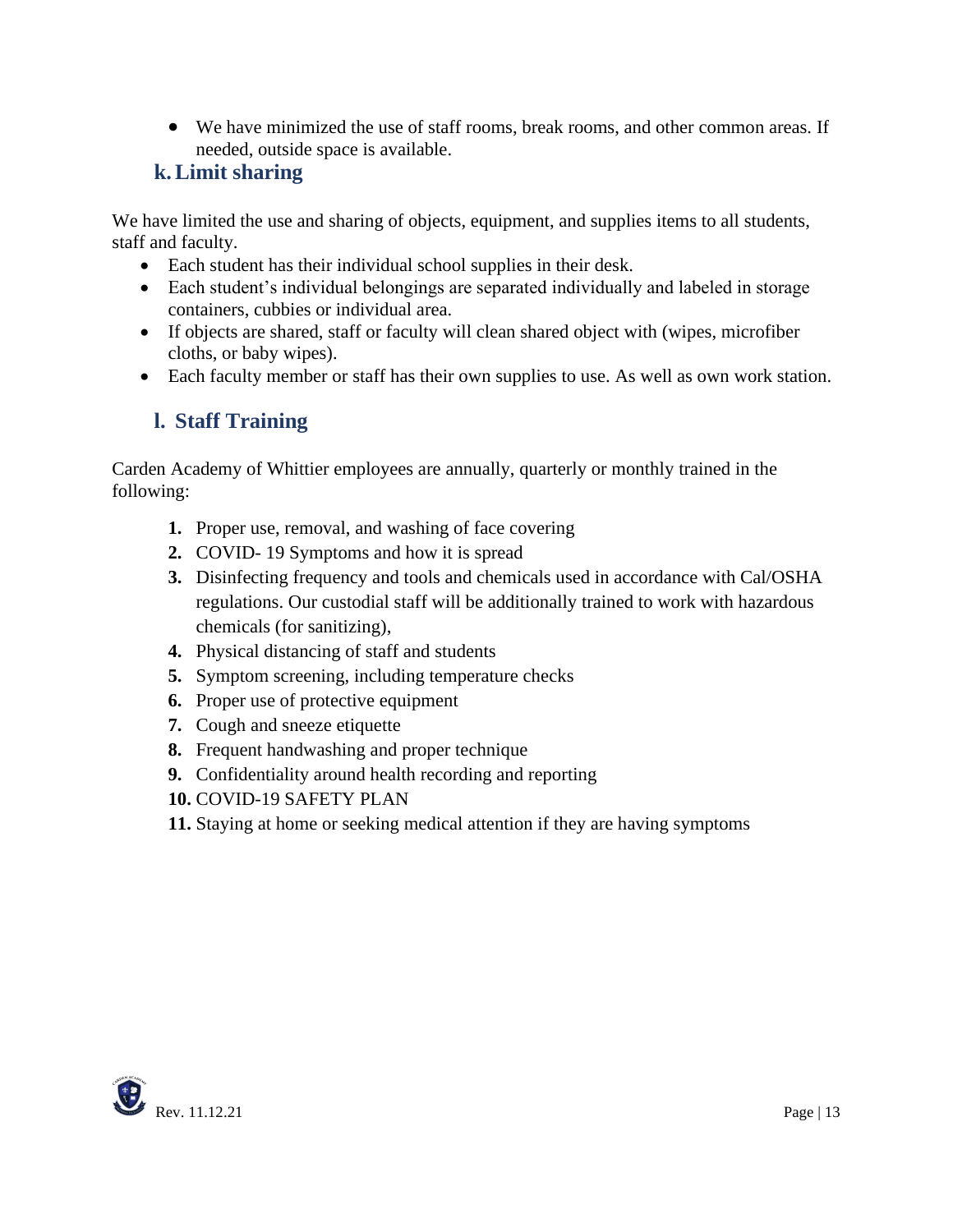# **IV. WHAT TO DO IF THERE IS A CONFIRMED OR SUSPECTED CASE OF COVID-19 AT CARDEN ACADEMY OF WHITTIER**

| Table 1. Action to be taken if there is a confirmed or suspected case of COVID-19 |                                                                                                                                                                                                                                                                                                                                                                                                                                                                                                                                                                                                                                                                                                                                                                                                                                                                                                  |                                                                                                                                                                                                                                                                                                                                                                                                                                                                                                                                                                                                                                                                                                                                                 |                                                                                                                                                    |  |
|-----------------------------------------------------------------------------------|--------------------------------------------------------------------------------------------------------------------------------------------------------------------------------------------------------------------------------------------------------------------------------------------------------------------------------------------------------------------------------------------------------------------------------------------------------------------------------------------------------------------------------------------------------------------------------------------------------------------------------------------------------------------------------------------------------------------------------------------------------------------------------------------------------------------------------------------------------------------------------------------------|-------------------------------------------------------------------------------------------------------------------------------------------------------------------------------------------------------------------------------------------------------------------------------------------------------------------------------------------------------------------------------------------------------------------------------------------------------------------------------------------------------------------------------------------------------------------------------------------------------------------------------------------------------------------------------------------------------------------------------------------------|----------------------------------------------------------------------------------------------------------------------------------------------------|--|
|                                                                                   | <b>Student, Staff, or Faculty with:</b>                                                                                                                                                                                                                                                                                                                                                                                                                                                                                                                                                                                                                                                                                                                                                                                                                                                          | <b>Action</b>                                                                                                                                                                                                                                                                                                                                                                                                                                                                                                                                                                                                                                                                                                                                   | Communication<br>with school                                                                                                                       |  |
|                                                                                   |                                                                                                                                                                                                                                                                                                                                                                                                                                                                                                                                                                                                                                                                                                                                                                                                                                                                                                  |                                                                                                                                                                                                                                                                                                                                                                                                                                                                                                                                                                                                                                                                                                                                                 | community                                                                                                                                          |  |
| $\mathbf{1}$                                                                      | CDC Symptom of COVID-19 List:<br>People with COVID-19 have had a wide<br>range of symptoms reported – ranging<br>from mild symptoms to severe illness.<br>Symptoms may appear 2-14 days after<br>exposure to the virus. People with these<br>symptoms may have COVID-19:<br>Fever or chills<br>$\bullet$<br>Cough<br>$\bullet$<br>Shortness of breath or difficulty<br>$\bullet$<br>breathing<br>Fatigue<br>$\bullet$<br>Muscle or body aches<br>$\bullet$<br>Headache<br>$\bullet$<br>New loss of taste or smell<br>$\bullet$<br>Sore throat<br>$\bullet$<br>Congestion or runny nose<br>Nausea or vomiting<br>$\bullet$<br>Diarrhea<br>This list does not include all possible<br>symptoms. CDC will continue to update<br>this list as we learn more about COVID-<br>19.<br>https://www.cdc.gov/coronavirus/2019-<br>ncov/community/schools-<br>childcare/symptom-<br>screening.html#symptoms | Send home if at school.<br>$\bullet$<br>Recommend testing (If positive,<br>$\bullet$<br>see #3, if negative, see #4).<br>School testing programs should<br>$\bullet$<br>use an FDA- authorized viral<br>COVID-19 test, including a<br>Nucleic Acid Amplification<br>Test (NAAT, such as PCR) or<br>an Antigen test, that is collected<br>and performed in a healthcare<br>setting or certified testing site.<br>It is recommended that the first<br>test be conducted on or after<br>Day 5 from the date of last<br>exposure.<br>Recommended testing for fully<br>$\bullet$<br>vaccinated persons with an<br>exposure to get a viral test 5-7<br>days after the date of last<br>exposure.<br>School/classroom will remain<br>$\bullet$<br>open. | No action needed.<br>$\bullet$                                                                                                                     |  |
|                                                                                   | Close contact with a confirmed COVID-<br>19 case.                                                                                                                                                                                                                                                                                                                                                                                                                                                                                                                                                                                                                                                                                                                                                                                                                                                | Send home if at school.<br>Exclude from school for 10<br>$\bullet$<br>days from last exposure, per<br>CDPH quarantine<br>recommendations.<br>https://www.cdph.ca.gov/P<br>rograms/CID/DCDC/Pages                                                                                                                                                                                                                                                                                                                                                                                                                                                                                                                                                | No action needed if<br>exposure did not<br>happen in school<br>setting. Director<br>and Assistant<br>Director will<br>decide if<br>notification of |  |

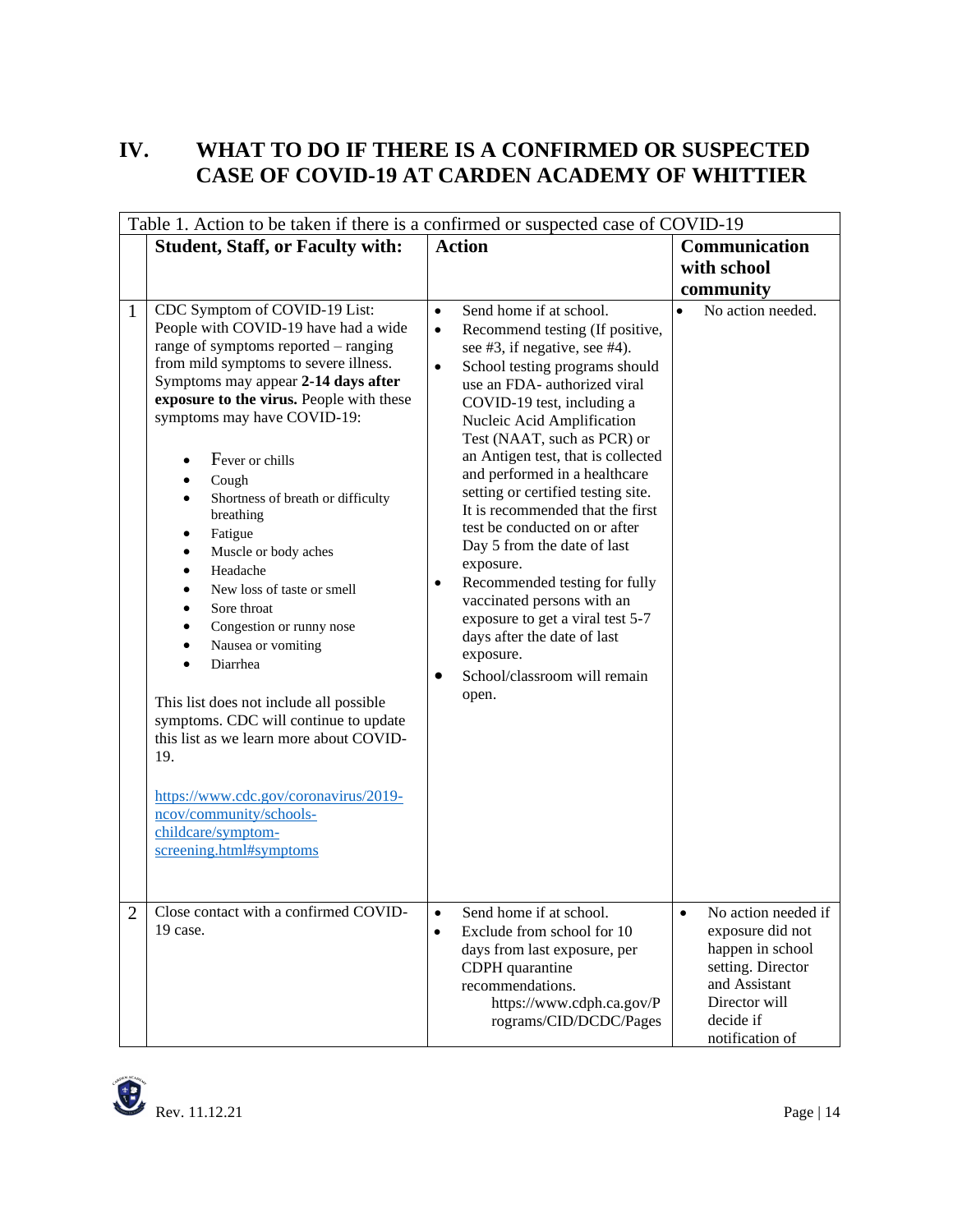|   |                                    |           | /COVID-19/COVID-19-                                                |           | known exposure is     |
|---|------------------------------------|-----------|--------------------------------------------------------------------|-----------|-----------------------|
|   |                                    |           | Quarantine.aspx                                                    |           | needed.               |
|   |                                    | $\bullet$ | Recommend testing, $5 - 7$ days                                    |           |                       |
|   |                                    |           | from last exposure (but will                                       |           |                       |
|   |                                    |           | shorten 10-day exclusion if                                        |           |                       |
|   |                                    |           | negative).                                                         |           |                       |
|   |                                    | $\bullet$ | Students may be released from                                      |           |                       |
|   |                                    |           | quarantine after Day 7 from the                                    |           |                       |
|   |                                    |           | date of last exposure if a test                                    |           |                       |
|   |                                    |           | specimen is collected on Day 5                                     |           |                       |
|   |                                    |           | or later, the test is negative, and<br>the student remains without |           |                       |
|   |                                    |           | symptoms.                                                          |           |                       |
|   |                                    |           | School/ classroom will remain                                      |           |                       |
|   |                                    |           |                                                                    |           |                       |
| 3 | Confirmed COVID-19 case infection. | $\bullet$ | open.                                                              | $\bullet$ | School community      |
|   |                                    |           | The Los Angeles                                                    |           | will be notified of a |
|   |                                    |           | Department of Health will                                          |           | known case.           |
|   |                                    |           | be notified.                                                       | $\bullet$ | Any                   |
|   |                                    |           | Student, staff, or faculty                                         |           | student/staff/faculty |
|   |                                    |           | member will be excluded                                            |           | individual with       |
|   |                                    |           | from school for 10 days                                            |           | potential exposure    |
|   |                                    |           | from symptom onset date                                            |           | will be notified if   |
|   |                                    |           | or, if asymptomatic, for 10                                        |           | case was preset in    |
|   |                                    |           | days from specimen                                                 |           | school while          |
|   |                                    |           | collection date.                                                   |           | infectious.           |
|   |                                    |           |                                                                    |           |                       |
|   |                                    | $\bullet$ | Close school contacts will                                         |           |                       |
|   |                                    |           | be identified, the Los                                             |           |                       |
|   |                                    |           | Angeles Department of                                              |           |                       |
|   |                                    |           | Health will be notified of                                         |           |                       |
|   |                                    |           | identified contacts, and                                           |           |                       |
|   |                                    |           | identified contacts will be                                        |           |                       |
|   |                                    |           | excluded from school for                                           |           |                       |
|   |                                    |           | 10 days after the last date                                        |           |                       |
|   |                                    |           | the case was present at                                            |           |                       |
|   |                                    |           | school while infectious.                                           |           |                       |
|   |                                    | $\bullet$ | Testing will be                                                    |           |                       |
|   |                                    |           | recommended for                                                    |           |                       |
|   |                                    |           |                                                                    |           |                       |
|   |                                    |           | asymptomatic contacts 5-7                                          |           |                       |
|   |                                    |           | days from the last                                                 |           |                       |
|   |                                    |           | exposure and immediate                                             |           |                       |
|   |                                    |           | testing of symptomatic                                             |           |                       |
|   |                                    |           | contacts (negative test                                            |           |                       |
|   |                                    |           | results will not shorten 10-                                       |           |                       |
|   |                                    |           | day exclusion).                                                    |           |                       |

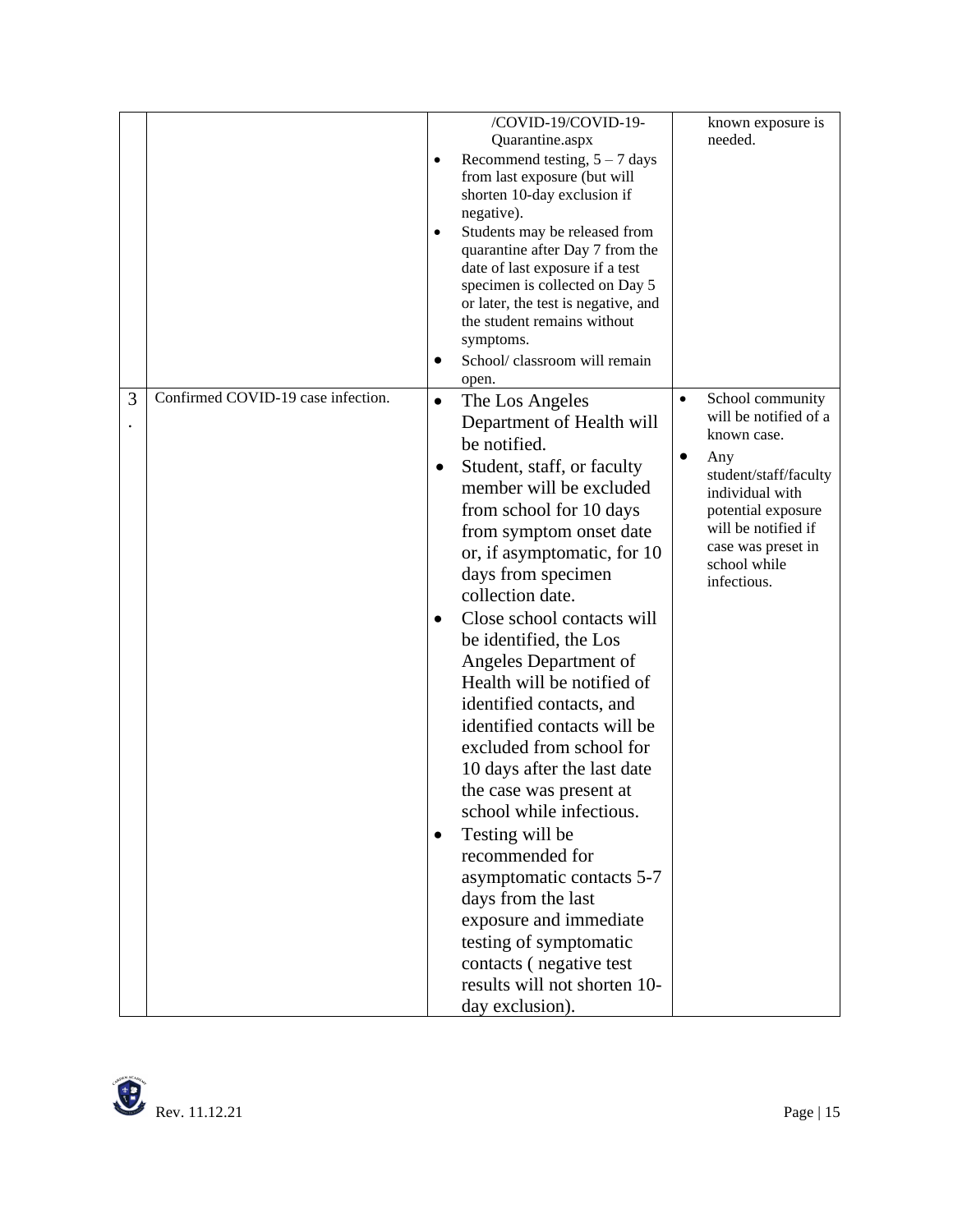|                |                                                                                                                                                                        | Disinfection and cleaning<br>of classroom and primary<br>spaces where<br>(student/staff/faculty)<br>spent significant time.<br>School remains open.    |           |                                                                                                                |
|----------------|------------------------------------------------------------------------------------------------------------------------------------------------------------------------|--------------------------------------------------------------------------------------------------------------------------------------------------------|-----------|----------------------------------------------------------------------------------------------------------------|
| $\overline{4}$ | Symptomatic person tests negative or a<br>healthcare provider has provided<br>documentation that the symptoms are<br>typical of their underlying chronic<br>condition. | May return to school after<br>24 hours have passed<br>without fever and symptoms<br>have started improving.<br>• School/classroom will<br>remain open. | $\bullet$ | Director and<br><b>Assistant Director</b><br>will decide if<br>notification of<br>known exposure is<br>needed. |

#### Definition

Contact: A contact is defined as a person who is within 6 feet from a case for more than 15 minutes cumulative within a 24-hour period, regardless of face coverings. In some school situations, it may be difficult to determine whether individuals have met this criterion and an entire stable group, classroom, or other group may need to be considered exposed, particularly if people have spent time together indoors

#### **CONFIRMED COVID-19 CASE**

Although the Local Health Department (LHD) may know of a confirmed or probable case of COVID-19 in a student or staff member before the school does, it is possible that the school may be made aware of a case before the LHD via a parent or staff member report.

The following are the interim COVID-19 case definitions from the Council of State and Territorial Epidemiologists'.

**Confirmed case**: Meets confirmatory laboratory evidence (detection of SARSCoV-2 RNA in a clinical or autopsy specimen using a molecular amplification test).

**Probable case**: Meets clinical criteria AND epidemiologic linkage with no confirmatory lab testing performed for SARS-CoV-2; OR meets presumptive laboratory evidence (detection of SARS-CoV-2 by antigen test in a respiratory specimen); OR meets vital records criteria with no confirmatory laboratory evidence for SARS-CoV-2. Epidemiologically-linked cases include persons with close contact with a confirmed or probable case of COVID-19 disease; OR a member of a risk group as defined by public health authorities during an outbreak. This includes persons with identifiable connections to each other such as sharing a defined physical space e.g., in an office, facility section or gathering, indicating a higher likelihood of linked spread of disease than sporadic community incidence.

Local Health Department Actions

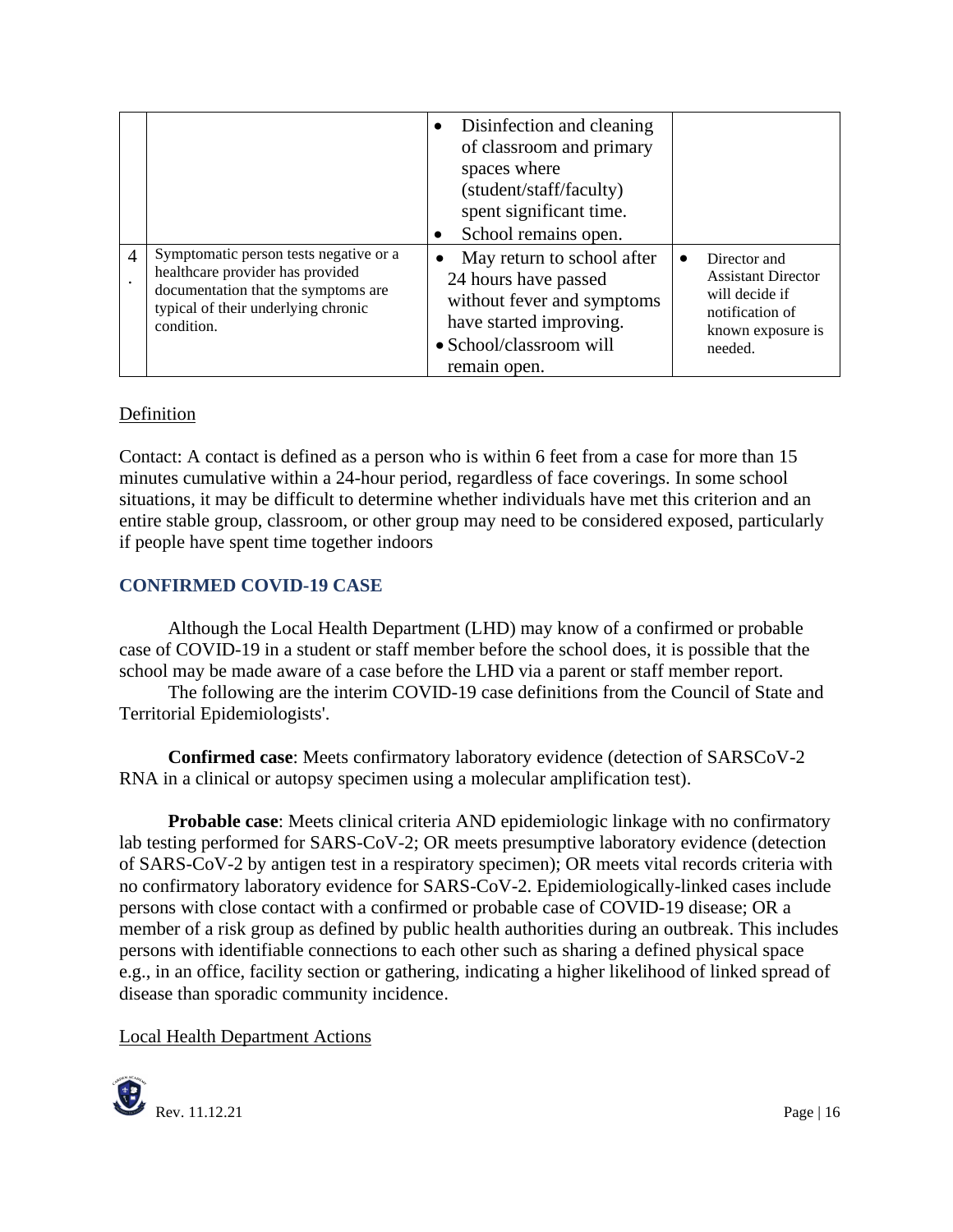- **1.** Interview the case to identify the infectious period and whether case was infections while at school; identify household and community close contacts, particularly any close contacts at school.
- **2.** It may be necessary to consider the entire class or members of the group exposed, as it can be challenging to determine who may have had contact with the case within 6 feet for at least 15 cumulative minutes in a 24-hour period. In some situations, case investigations may be able to determine individual members of a stable group are close contacts and allow those who are notidentified as close contacts to continue in-person instruction.
- **3.** Notify the school COVID-19 coordinator or point person at the school that a case of COVID-19 in a student or staff member has been reported and provide guidance to identify and generate a line list of close contacts at the school.
- **4.** Notify all close contacts at the school and instruct them to follow CDPH COVID-19 Quarantine Guidance. (or follow LHO orders, if relevant and/or more stringent).
- **5.** Recommend that all close contacts be tested; symptomatic contacts should be prioritized for immediate testing, and asymptomatic contacts should be recommended to be tested 5-7 days from last exposure.
- **6.** Contacts who test negative must still complete the required quarantine as defined in the CDPH guidance.
- **7.** Contacts who test positive are required to isolate until at least 10 days 34 have passed since symptom onset; and at least 24 hours have passed since resolution of fever without the use of fever-reducing medications; and other symptoms have improved. Ifasymptomatic, cases should be isolated for 10 days after the specimen collection date of their positive test.
- **8.** Investigate COVID-19 cases in school students and staff to determine if in school transmission likely occurred and whether any school-related factors could have contributed to risk of infection. Assist schools to update protocols as needed to prevent additional cases.

#### School Actions

- **1.** School will adhere to required reporting requirements and notify, as indicated, the LHD of any newly reported case of COVID-19 in a student or staff member if the LHD has not yet contacted them about the case.
- **2.** If the case is present at school at the time the school is notified, the case must go home and be excluded from school for at least 10 days from symptom onset date or, if asymptomatic, 10 days from the date the specimen was collected for the positive test.

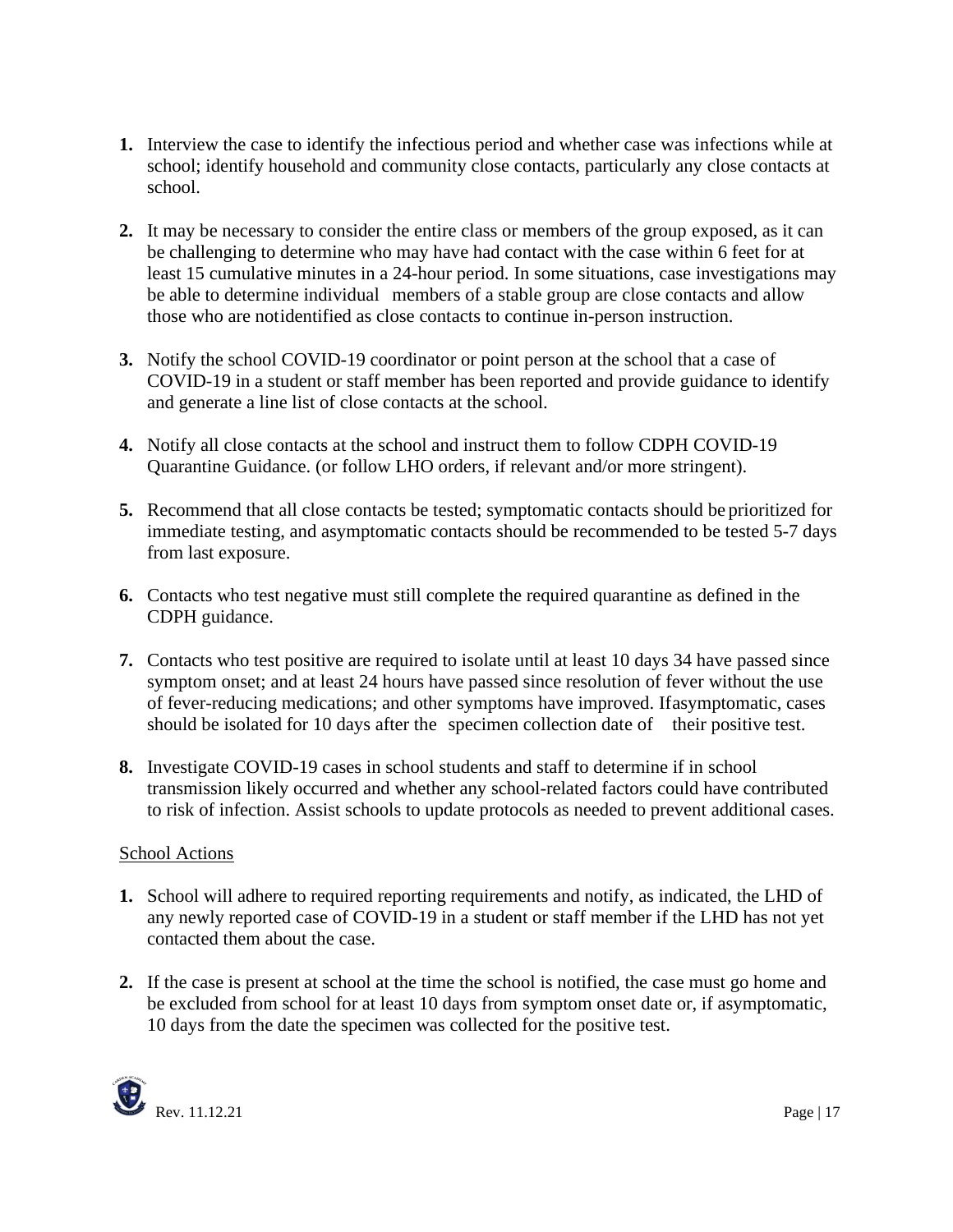- **3.** Send a notice, developed in collaboration with the LHD, to parents/guardians and staff to inform them that a case of COVID-19 in a student or staff member has been reportedand that the school will work with the LHD to notify exposed people.
- **4.** Arrange for cleaning and disinfection of the classroom and primary spaces where case spent significant time. This does not need to be done until students and staff in the area have left for the day.
- **5.** Implement online/distance learning for student cases if they are well enough to participate.

School closure determinations should be made in consultation with the LHO according to the section "School Closure Determinations." A school with confirmed cases and even a small cluster of COVID-19 cases can remain open for in-person education as long as contact tracing identifies all school contacts for exclusion and testing in a timely manner, any small cluster is investigated and controlled rapidly, and the LHO agrees that the school can remain open.

## MEASURES FOR WHEN A CLUSTER OR OUTBREAK IS BEING INVESTIGATED AT A **SCHOOL**

When either a school or LHD is aware that an outbreak may be underway, the LHD will investigate, in collaboration with the school, to determine whether 35 these cases had a common exposure at school (e.g., a common class or staff member or other common exposures outside of school).

CDPH defines a school outbreak as 3 or more confirmed or probable cases of staff or students occurring within a 14-day period who are epidemiologically linked in the school, are from different households and are not contacts of each other in any other investigation cases (e.g., transmission likely occurred in the school setting).

The objectives of a school outbreak investigation are to identify and isolate all cases and to identify, quarantine, and test contacts to prevent further transmission of COVID-19 at the school. In addition, the investigation will attempt to ascertain whether the cases had a common exposure at school (e.g., a common class or teacher or other common exposures in the school setting). The investigation may also reveal common exposures outside of the school setting.

As noted above, an outbreak investigation is also an opportunity to understand the circumstances that may have allowed for transmission in the school setting. It is recommended that investigations determine whether there is adherence to key mitigation strategies to prevent school transmission. If gaps are identified, schools should take steps to strengthen strategies to prevent future outbreaks.

#### Local Health Department Actions

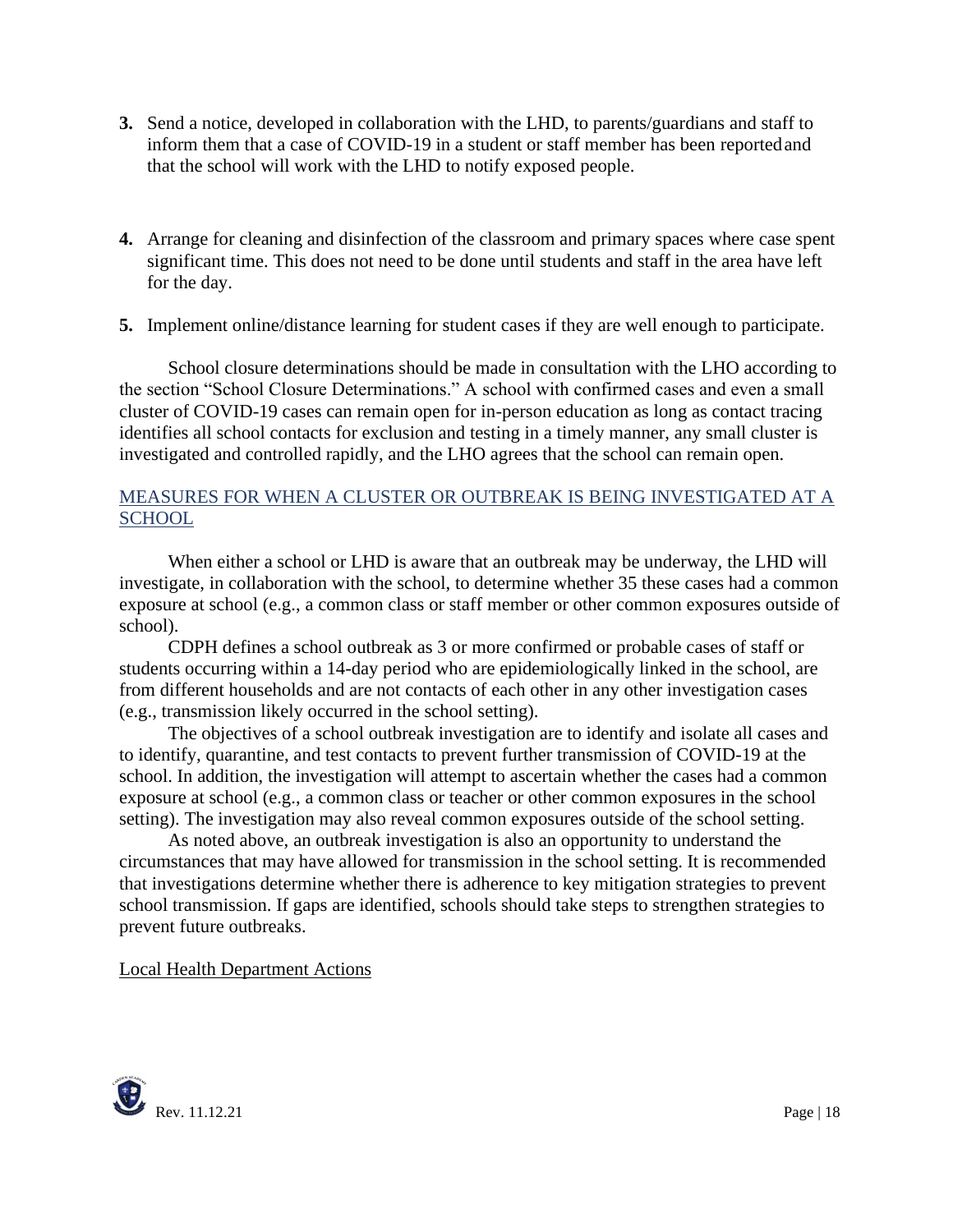- **1.** Review interviews (or re-interview as needed) of clustered cases to identify common exposures and determine whether the cluster suggests an outbreak with transmission at the school. If data suggest an outbreak, then notify the school about starting an investigation.
- **2.** Provide the school with guidance on identifying and creating a line list of all school cases and contacts, including illness onset date, symptoms, date tested, test results, etc.
- **3.** Consult with CDPH as needed for technical assistance, testing, and other resources.
- **4.** Form an outbreak investigation team with a lead investigator and including one or more school staff members to assist with the investigation.
- **5.** Identify all potential exposures and close contacts and implement testing of contacts, prioritizing symptomatic contacts for testing.
- **6.** Testing may be recommended for those who were not identified as close contacts but could potentially have been exposed; the fastest pathway to get test results rapidly should be used.
- **7.** All symptomatic contacts should be considered probable cases and be interviewed to identify prioritized close contacts and exposures while awaiting their test results.
- **8.** Implement isolation of all cases and symptomatic contacts and quarantine of all asymptomatic contacts of confirmed and probable cases.
- **9.** Investigate to determine if in-school transmission likely occurred and whether any schoolrelated factors could have contributed to risk of transmission. Assist schools to update and strengthen protocols as needed to prevent additional cases.
- **10.** Determine, in collaboration with the school, whether the school meets closure criteria.
- **11.** Determine, in collaboration with the school, when the school should be closed for 14 days even if the conditions outlined in School Closure Determinations below have not been reached. This may be when: 1) the investigation shows that cases or symptomatic students or staff members continue to be identified and school-based transmission of SARS-CoV2 is likely ongoing despite implementation of prevention and control measures; or 2) other local epidemiologic data support school closure.

#### School Actions

**1.** Notify parents/guardians and school staff of a cluster/outbreak investigation related to the school and encourage them to follow public health recommendations

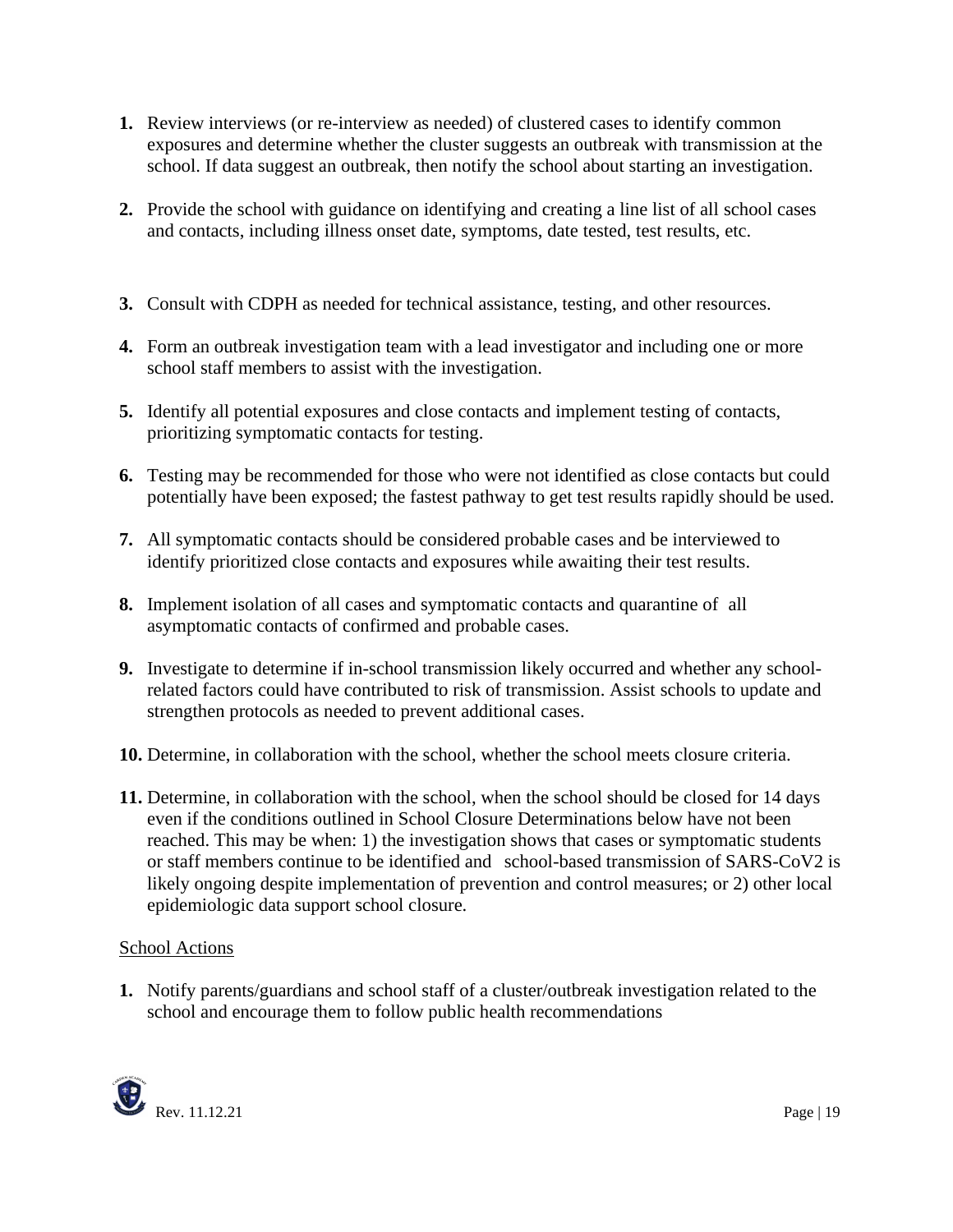- **2.** Identify, as part of the CSP, one or more school staff member who can liaise with the LHD regarding the cluster/outbreak investigation by confirming which classes and stable groups included confirmed cases or symptomatic students and staff members, and if recent events or gatherings involved any cases or symptomatic persons.
- **3.** Identify absenteeism among those in affected classes or stable groups, and coordinate with the LHD to contact these absentees to screen for symptoms of COVID-19 if they were exposed to a case during the cases infectious period.
- **4.** Coordinate with the LHD to share a line list of cases and contacts with dates present at or absent from school.
- **5.** Arrange for cleaning and disinfection of classrooms or other areas where cases or symptomatic students or staff members spend significant time.
- **6.** Coordinate with the LHD on notifications to the school community, including specific notifications of stable groups or classrooms regarding their exclusion status and instructions.
- **7.** Coordinate with the LHD on whether and when the school should be closed and reopened.
- **8.** Notify the school community if the school is to be closed for 14 days due to widespread and/or ongoing transmission of SARS-CoV2 at the school or in the general community, and repeat recommendations for prevention and control measures.
- **9.** Implement online/distance teaching and learning during school closure.
- **10.** Arrange for cleaning and disinfection of entire school before reopening in the case of closure.

# **V. SCHOOL CLOSURE DETERMINATIONS**

Individual school closure, in which all students and staff are not on campus, is recommended based on the number of cases and stable groups impacted, which suggest that active in-school transmission is occurring. Closure should be done in consultation with the LHO. Situations that may indicate the need for school closure:

- Within a 14-day period, an outbreak has occurred in 25% or more stable groups in the school.
- Within a 14-day period, at least three outbreaks have occurred in the school AND more than 5% of the school population is infected.

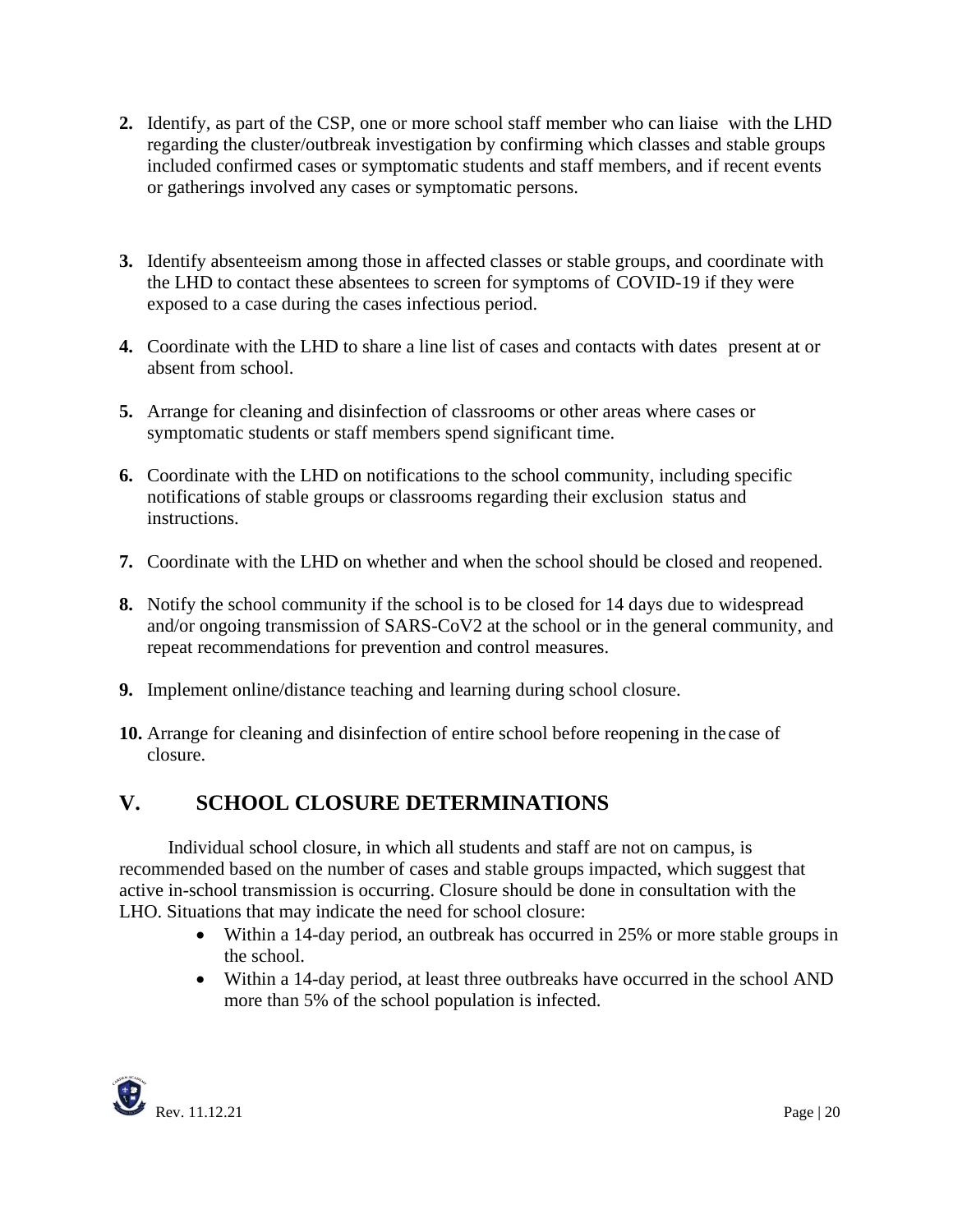• The LHO may also determine school closure is warranted for other reasons, including results from public health investigation or other local epidemiological data.

Length of closure: 14 days, or according to a decision made in consultation with the LHO. The State Safe Schools for All Technical Assistance teams (TA teams), comprised of experts across multiple state agencies, will be available to assist schools with disease investigation for those with outbreaks that cannot find resources to investigate the outbreaks. The TA teams will also be available to help schools that close in order to identify and address any remediable safety issues. If a school is closed, when may it reopen? Schools may typically reopen after 14 days and if the following have occurred:

- Cleaning and disinfection
- Public health investigation
- Consultation with the LHD

# **VI. SCHOOL TESTING**

Used in conjunction with other mitigation strategies, testing for SARS-CoV-2 provides an additional tool to support safe and successful K-12 in-person instruction. Testing can allow for early identification of cases and exclusion from school to prevent transmission. However, it is not be used as a stand-alone approach to prevent in-school transmission. A negative test provides information only for the moment in time when the sample is collected. Individuals can become infectious shortly after having a negative test, so it is important to maintain all other mitigation strategies even if a recent negative test has been documented. There are several circumstances under which a student or staff member might undergo testing. Below, we outline these circumstances and considerations for testing implementation in K-12 schools.

**Symptomatic testing:** This testing is used for individuals with symptoms of COVID19, either at home or at school. In this situation, the school guidance requires that these individuals stay home and isolate in case they are infectious. The Guidance includes the possibility of return to school in the case of a negative test for SARS-CoV-2 and 24 hours after fever is resolved and symptoms are improving. Response testing: This testing is used to identify positive individuals once a case has been identified in a given stable group. Response-based testing can be provided for symptomatic individuals or for asymptomatic individuals with known or suspected exposure to an individual infected with SARS-CoV-2.

**Asymptomatic testing:** This testing can be used for surveillance, usually at a cadence of every 2 weeks or less frequently, to understand whether schools have higher or lower rates of COVID19 rates than the community, to guide decisions about safety for schools and school administrators, and to inform LHDs about district level in-school rates. Asymptomatic testing can also be used for screening, usually at a higher cadence (weekly or twice weekly) than surveillance testing, to identify asymptomatic or pre-symptomatic cases, to exclude cases that might otherwise contribute to in-school transmission. Screening testing is indicated for situations associated with higher risk (higher community transmission, individuals at higher risk of

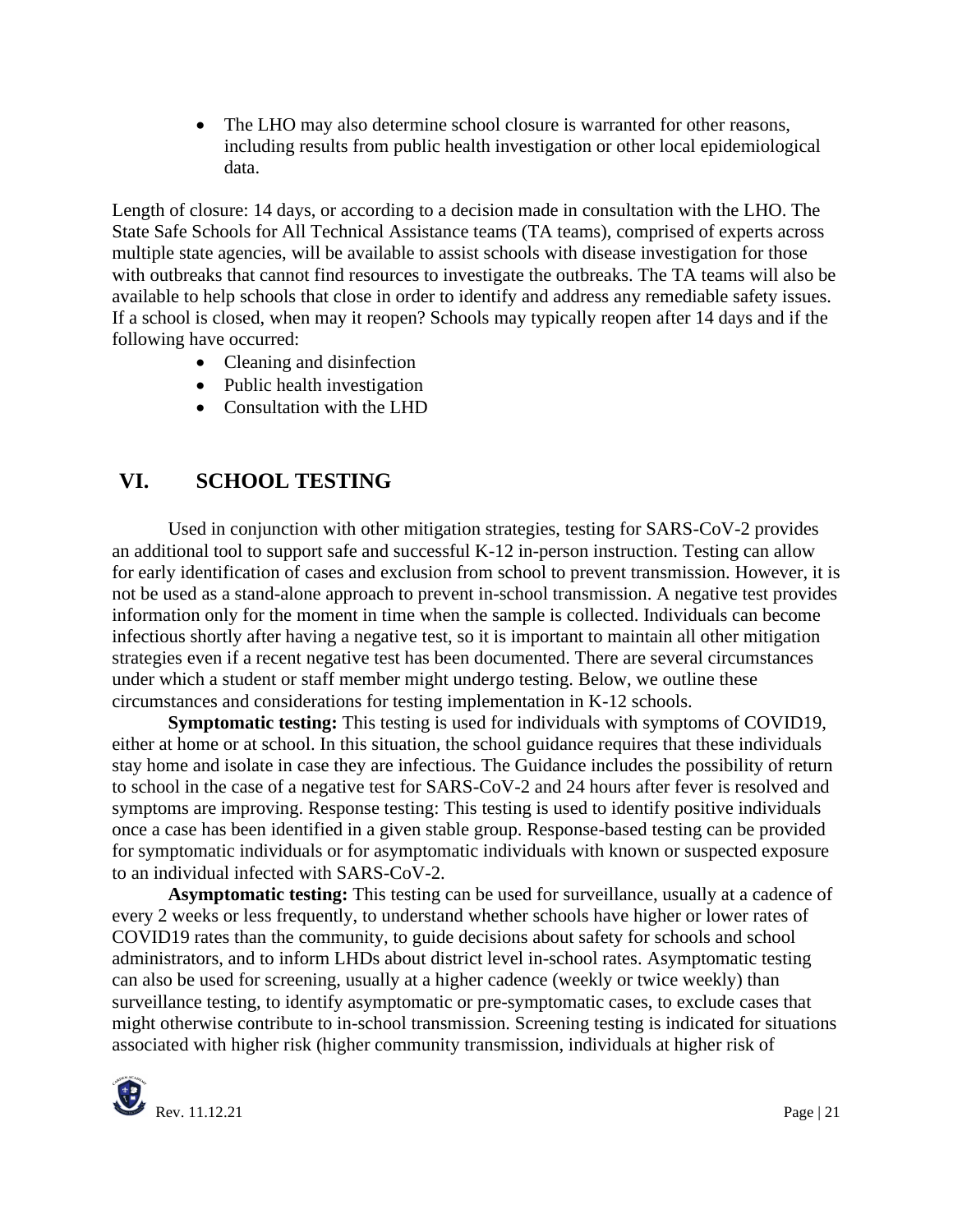transmission (e.g., adults and high school students transmit more effectively than elementary aged students).

If testing is required by the school parents/guardians and staff will be notified.

## **VII. VACCINES FOR SCHOOL**

CDPH strongly recommends that all persons eligible to receive COVID-19 vaccines receive them at the first opportunity. Currently, people under 16 are not eligible for the vaccine since trials for that group are still underway. In addition to vaccines required for school entry, CDPH strongly recommends that all students and staff be immunized each autumn against influenza unless contraindicated by personal medical conditions, to help:

- Protect the school community.
- Reduce demands on health care facilities.

• Decrease illnesses that cannot be readily distinguished from COVID- 19 and would therefore trigger extensive measures from the school and public health authorities. Because vaccine implementation for schools is rapidly evolving, we are providing a separate vaccine guidance document that will be available.

# **VIII. COMMUNICATION WITH STUDENTS, PARENTS, GUARDIANS, AND EMPLOYEES**

Our school leaders, Director Minerva Carrion and Assistant Director Jacquie Munnerlyn will communicate with students, parents, and employees about new and all COVID-19 related protocols including:

- **1.** Cleanliness and disinfection
- **2.** Transmission prevention
- **3.** Guidelines for families about when to keep students from school
- **4.** Passive and active health screenings
- **5.** Virtual learning
- **6.** Addressing positive COVID-19 cases

#### **Communication if there is a positive COVID-19:**

We will do the following:

**1.** Document, report, track and trace infections in coordination with public health officials.